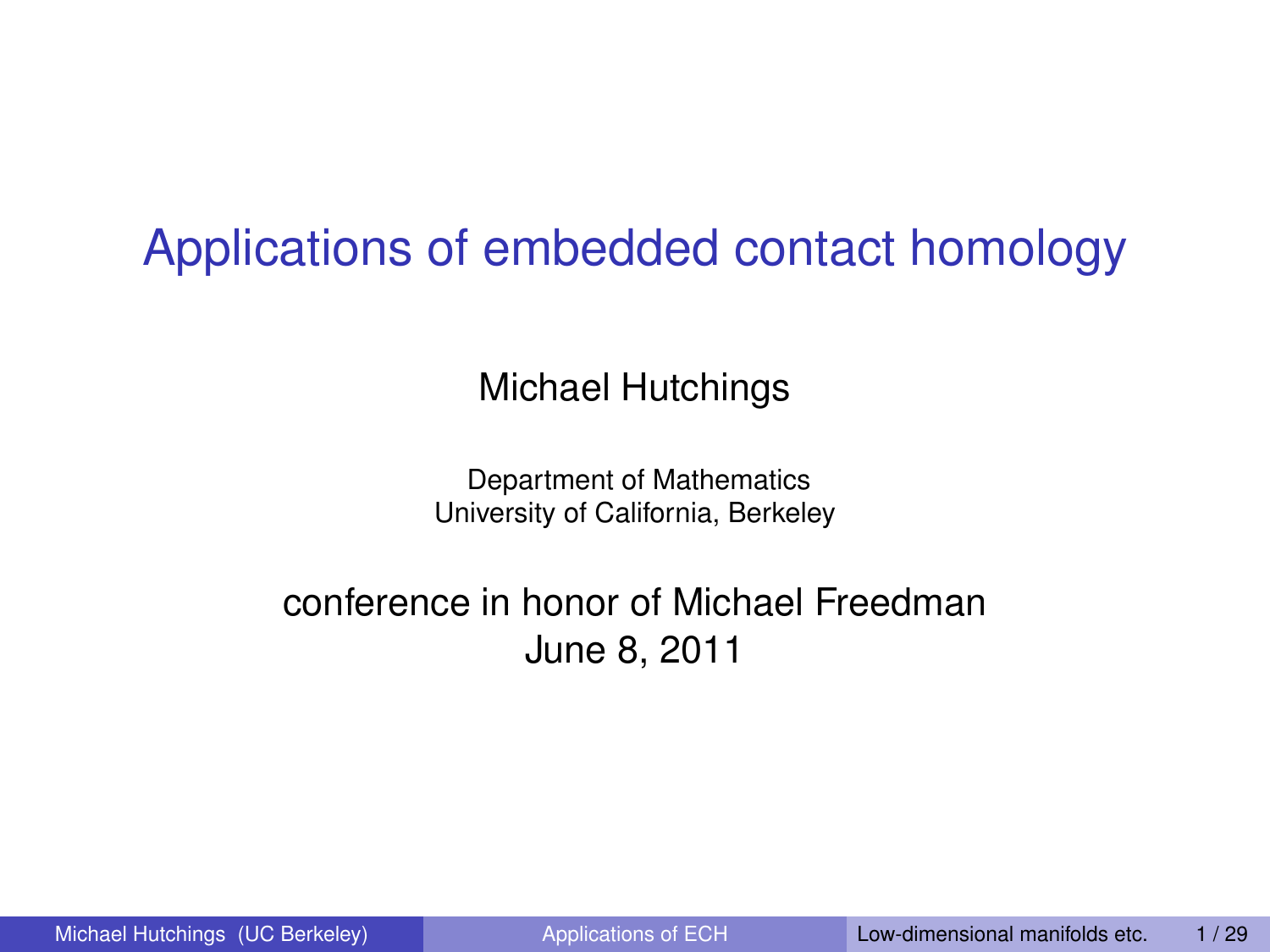### **Outline**



- [Seiberg-Witten Floer cohomology](#page-3-0)
- [Heegaard Floer homology](#page-4-0)
- [Embedded contact homology](#page-5-0)

[The Weinstein conjecture in three dimensions and generalizations](#page-11-0)

- [The Arnold chord conjecture](#page-19-0)
- [Obstructions to symplectic embeddings](#page-23-0)
- **[Open questions](#page-0-0)**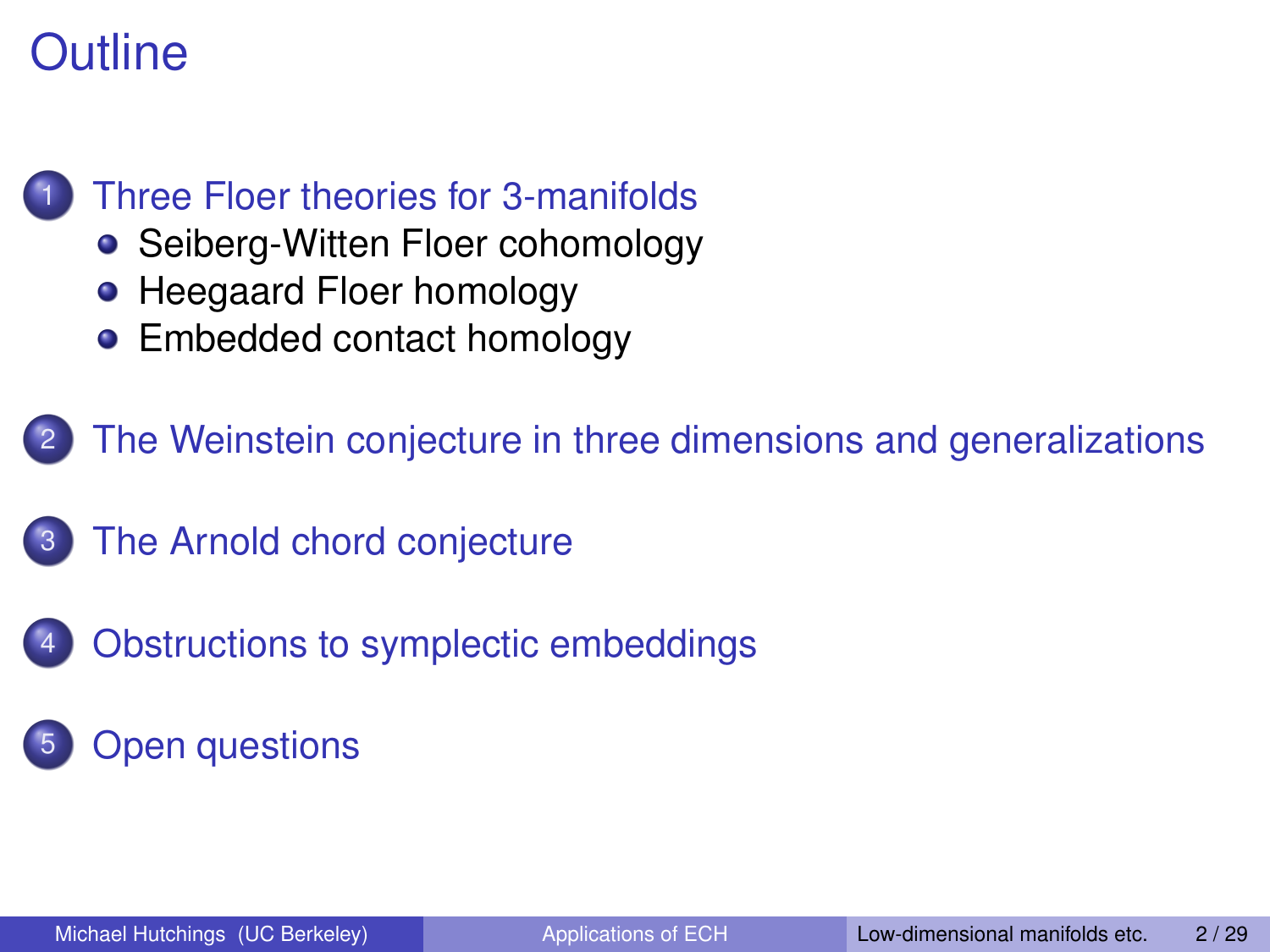### Floer homology of 3-manifolds

Throughout this talk, *Y* denotes a closed oriented (connected) 3-manifold.

#### **Definition**

A spin-c structure on *Y* is an equivalence class of oriented 2-plane fields on *Y*, where two oriented 2-plane fields are equivalent if they are homotopic on the complement of a ball.

<span id="page-2-0"></span>The set of spin-c structures on Y is an affine space over  $H^2(Y; \mathbb{Z})$ . We are interested in three particular kinds of Floer theory of a three-manifold *Y* with a spin-c structure s.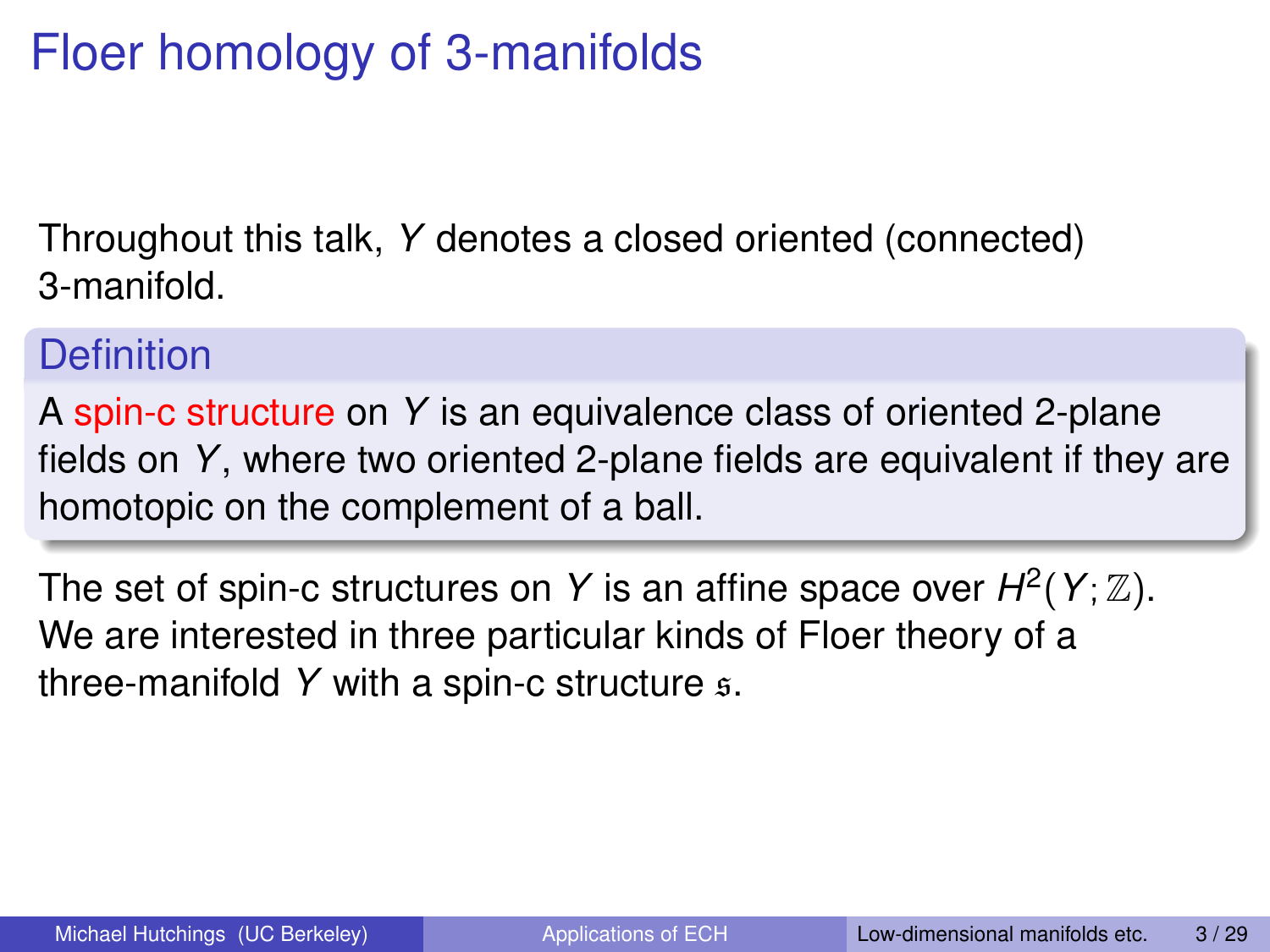# Seiberg-Witten Floer cohomology  $\widehat{HM}^*(Y, \mathfrak{s})$

- Roughly speaking, this is the homology of a chain complex which is generated by R-invariant solutions to the Seiberg-Witten equations on  $\mathbb{R} \times Y$ , and whose differential counts non- $\mathbb{R}$ -invariant solutions. (Detailed definition by Kronheimer-Mrowka.)
- When  $c_1(s)$  is torsion, due to the presence of "reducible" solutions, the definition of  $\widehat{HM}^*(Y, \mathfrak{s})$  is more complicated. In this case there is an alternate version  $\acute{H}\hspace{-.025cm}M^*(Y, \mathfrak{s})$  of Seiberg-Witten Floer cohomology, and there is an exact triangle

<span id="page-3-0"></span>
$$
\widehat{\mathit{HM}}^\ast(Y,\mathfrak s)\to\check{\mathit{HM}}^\ast(Y,\mathfrak s)\to\overline{\mathit{HM}}^\ast(Y,\mathfrak s)\to\widehat{\mathit{HM}}^{\ast+1}(Y,\mathfrak s)\to\cdots
$$

Here *HM*<sup>∗</sup> (*Y*, s) is determined by the reducibles and can be computed in terms of the triple cup product on *Y*.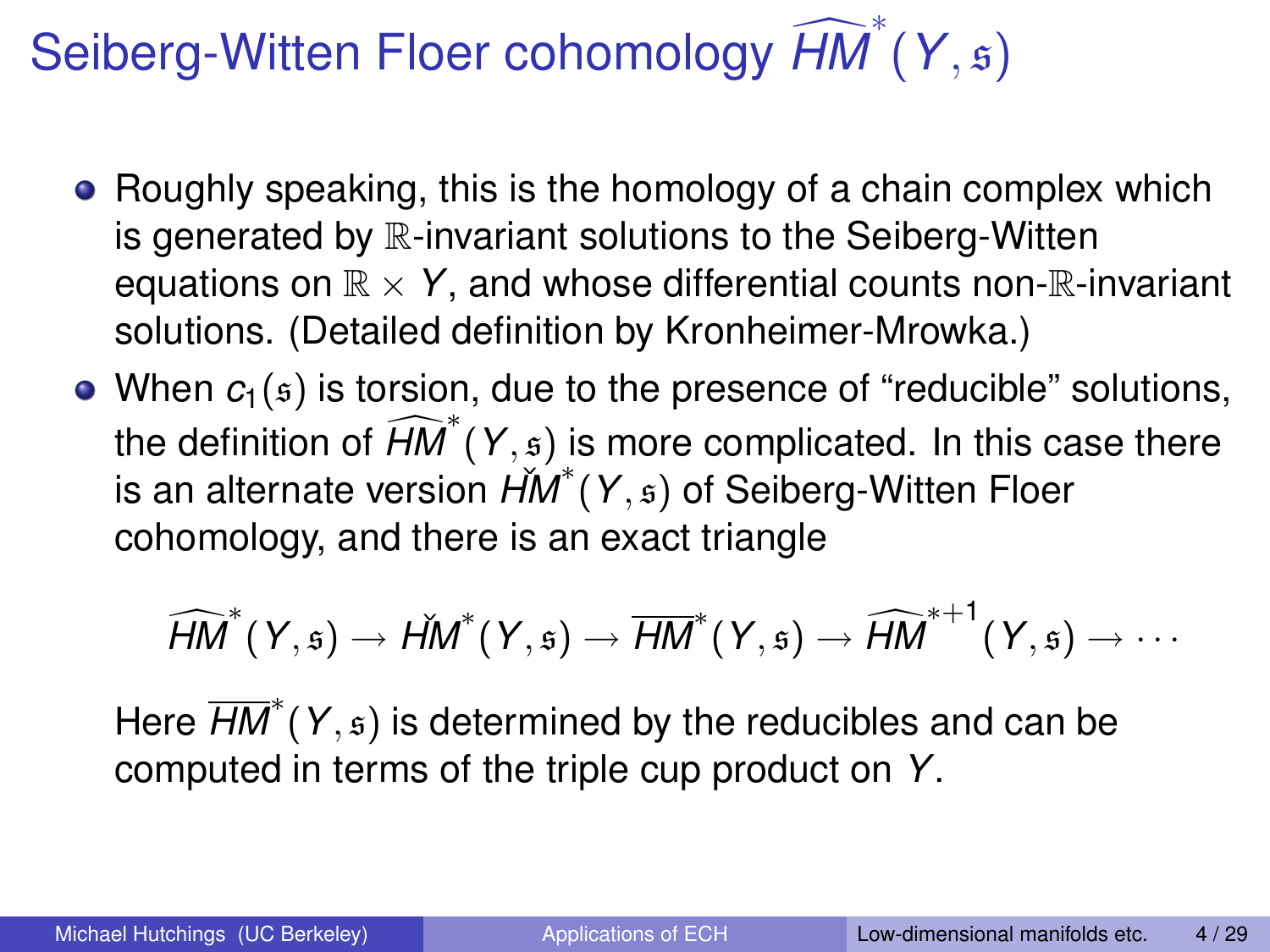Heegaard Floer homology HF<sup>+</sup>(Y, s) (Ozsváth-Szabó)

- This is defined in terms of a Heegaard splitting of *Y* along a genus *g* surface Σ.
- It is a kind of Lagrangian Floer homology for two Lagrangians in Sym*<sup>g</sup>* (Σ).
- <span id="page-4-0"></span>Skilled practitioners can compute this in many examples, and Manolescu-Ozsváth-Thurston give a general algorithm for computing it with  $\mathbb{Z}/2$  coefficients.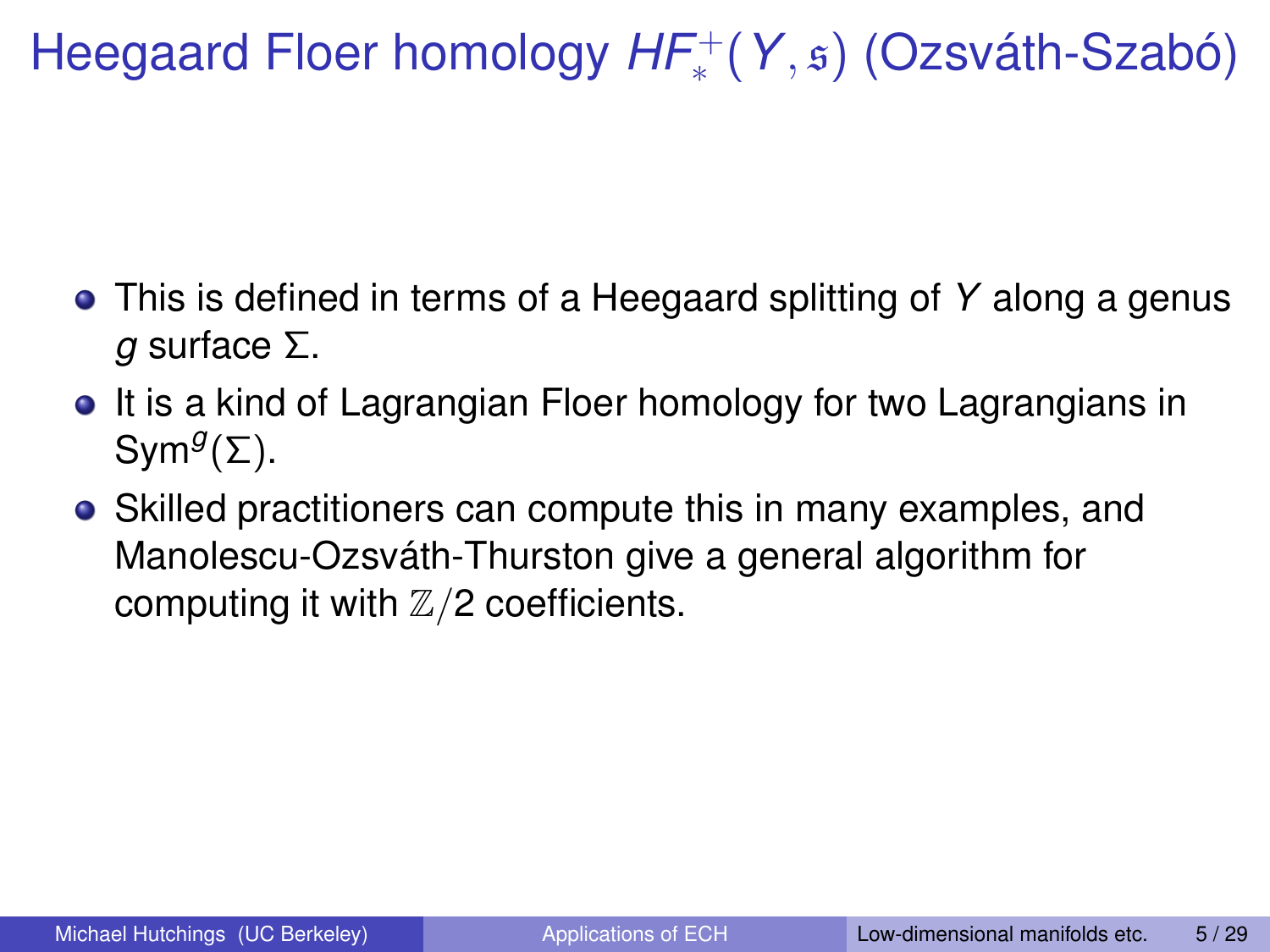### Contact forms

Let *Y* be a closed oriented 3-manifold.

**Definition** 

A contact form on *Y* is a 1-form  $\lambda$  on *Y* such that  $\lambda \wedge d\lambda > 0$ .

A contact form  $\lambda$  determines:

- A Reeb vector field *R*, defined by  $d\lambda(R, \cdot) = 0$  and  $\lambda(R) = 1$ .
- A contact structure, namely the oriented 2-plane field  $\xi = \text{Ker}(\lambda)$ .

#### **Definition**

A Reeb orbit is a periodic orbit of *R*, i.e. a map  $\gamma : \mathbb{R}/T\mathbb{Z} \to Y$  for some  $T > 0$ , modulo reparametrization, such that  $\gamma'(t) = R(\gamma(t))$ .

<span id="page-5-0"></span> $\lambda$  is called nondegenerate if all Reeb orbits are "cut out transversely". "Generic" contact forms have this property.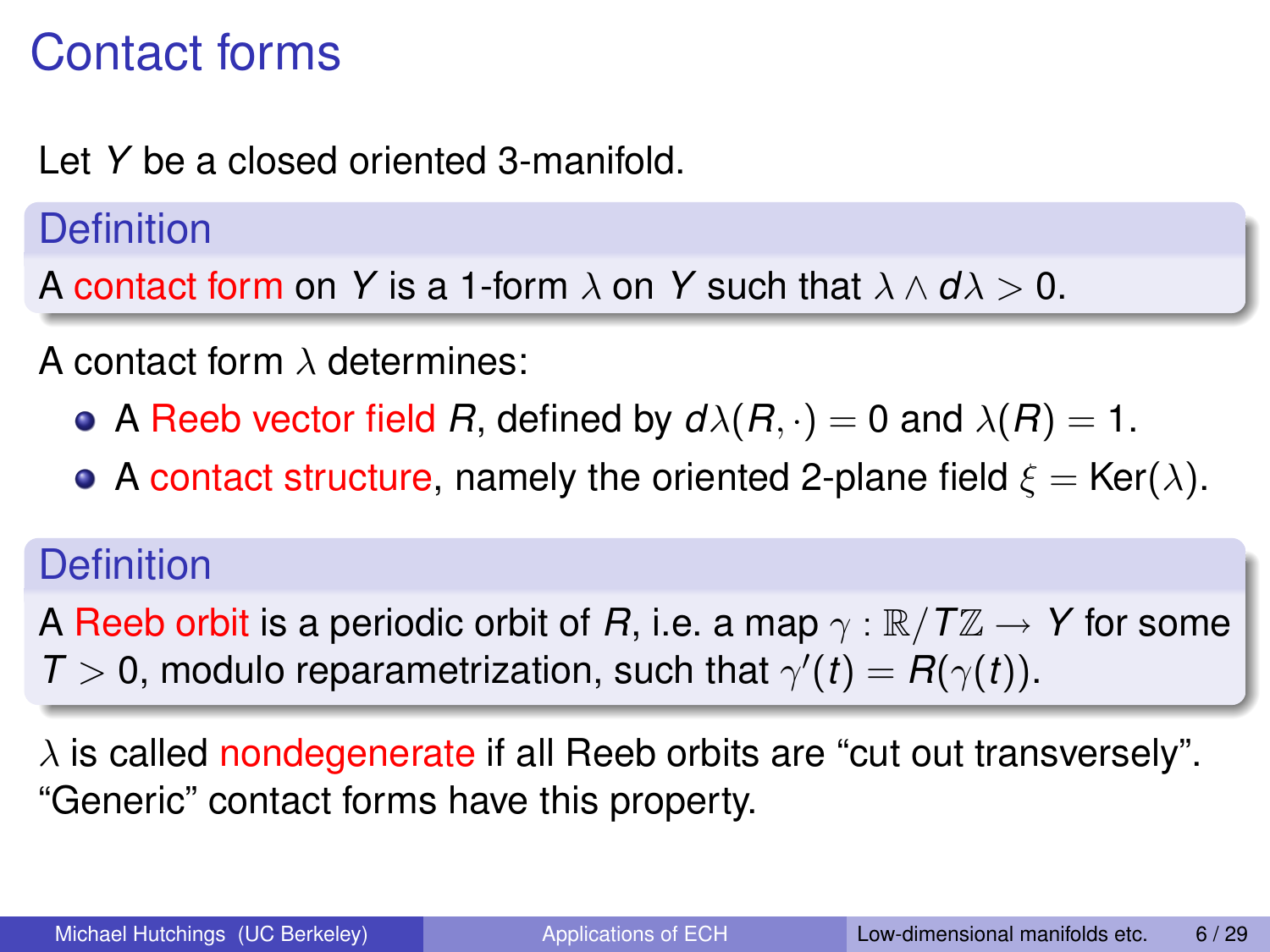### Embedded contact homology *ECH*∗(*Y*, λ, Γ)

Let *Y* be a closed oriented 3-manifold, let λ be a nondegenerate contact form on *Y*, and let  $\Gamma \in H_1(Y)$ .

One can then define the embedded contact homology *ECH*∗(*Y*, λ, Γ). This is the homology of a chain complex over  $\mathbb Z$ .

A generator of the chain complex is a finite set of pairs  $\alpha = \{(\alpha_i, \textit{m}_i)\}$ where:

- The  $\alpha_i$ 's are distinct embedded Reeb orbits.
- The *m<sup>i</sup>* 's are positive integers.
- $m_i = 1$  when  $\alpha_i$  is hyperbolic.
- $\sum_i m_i [\alpha_i] = \Gamma \in H_1(Y).$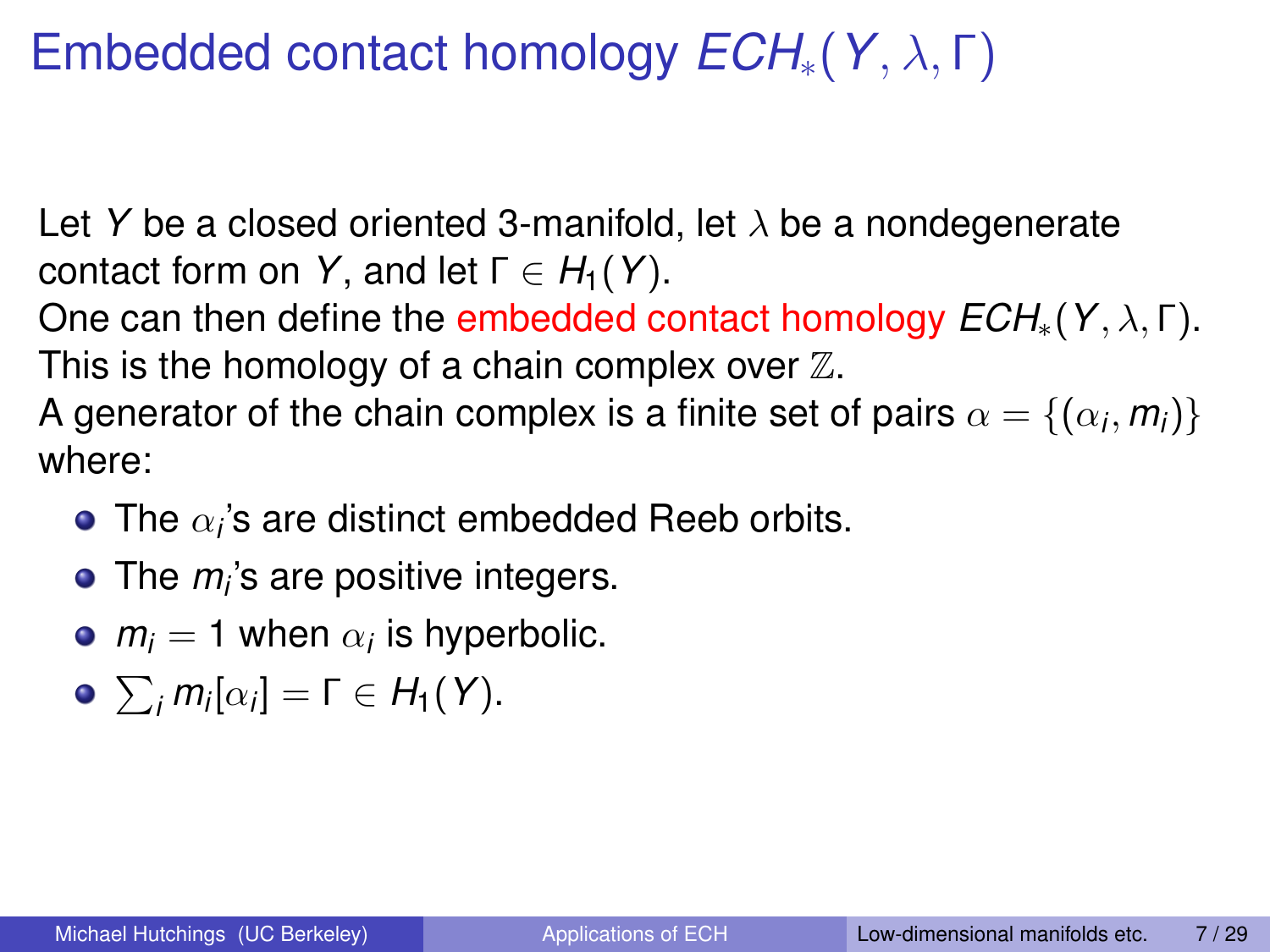To define the ECH differential, one chooses a generic almost complex structure  $J$  on  $\mathbb{R} \times Y$  such that:

- $\bullet$  *J*( $\partial$ <sub>s</sub>) = *R*, where *s* denotes the R coordinate.
- $\bullet$  *J*( $\xi$ ) =  $\xi$  and *d* $\lambda$ (*v*, *Jv*) > 0 for *v*  $\in \xi$ .
- *J* is ℝ-invariant.

If  $\alpha$  and  $\beta$  are two chain complex generators, the differential coefficient h∂α, βi counts certain (mostly) embedded index one *J*-holomorphic curves in  $\mathbb{R} \times Y$ , modulo the  $\mathbb{R}$  action, which are asymptotic (as currents) to  $\alpha$  as  $s \rightarrow +\infty$  and to  $\beta$  as  $s \rightarrow -\infty$ .

Facts

 $\partial^2=$  0. (H.-Taubes, 2007)

The homology of the chain complex does not depend on *J*, and not really on  $\lambda$  either. (Follows from next slide.)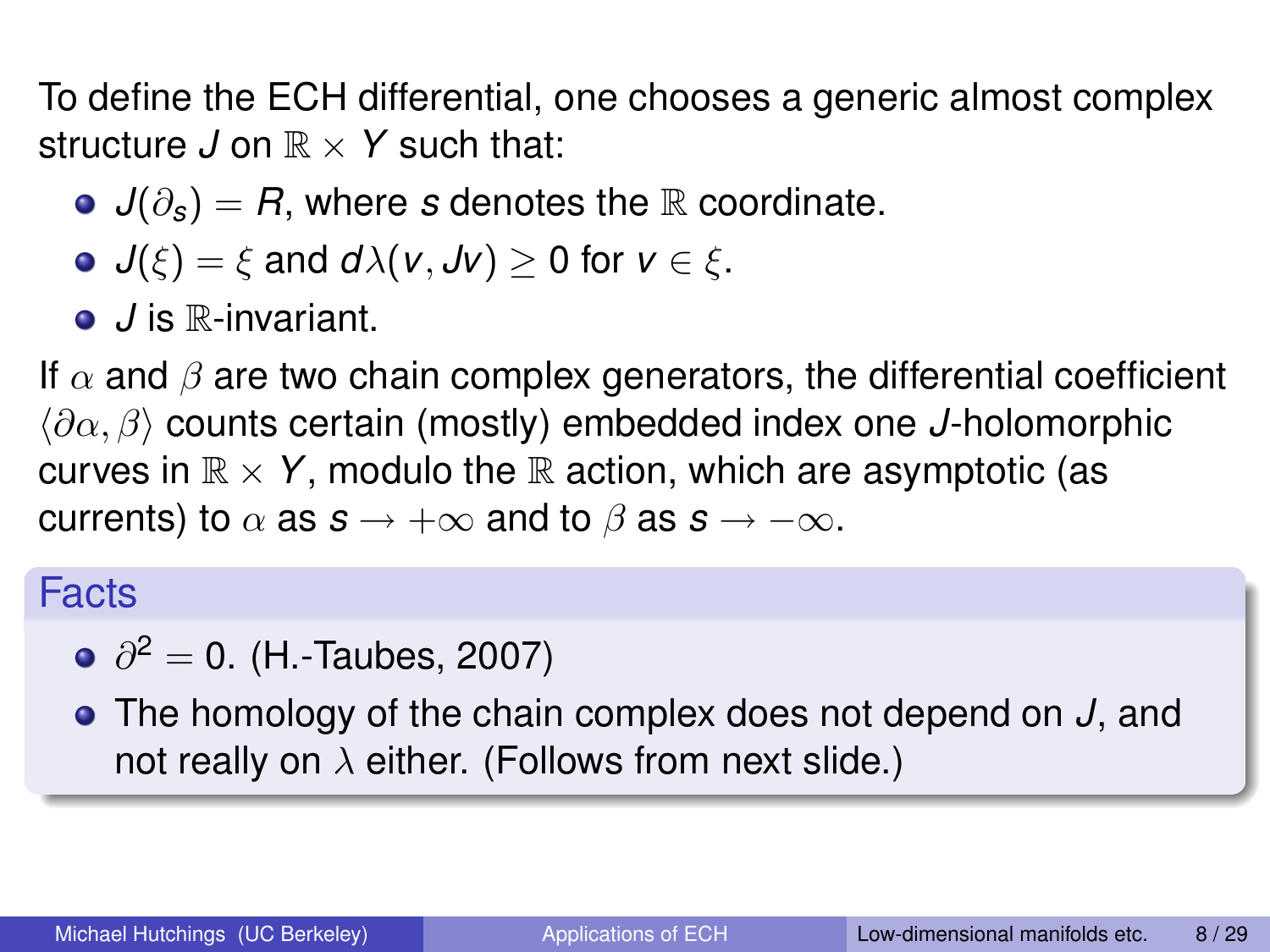### Isomorphism theorems

Fix a contact form  $\lambda$  with contact structure  $\xi$ . Suppose  $\Gamma \in H_1(Y)$  is related to the spin-c structure  $s$  by

 $s = [\xi] + \text{PD}(\Gamma).$ 

Theorem (Taubes, 2008)

*ECH*<sub>∗</sub>(*Y*,  $λ$ , Γ) *is canonically isomorphic to*  $\widehat{HM}^{-*}(Y,₅)$  *as relatively graded groups.*

This is a three-dimensional analogue of Taubes's "SW=Gr" theorem for closed symplectic four-manifolds.

Theorem (Kutluhan-Lee-Taubes, Colin-Ghiggini-Honda, 2010-)

*Both are isomorphic to HF*<sup>+</sup>(−*Y*,  $\boldsymbol{\mathfrak{s}}$ ) *as relatively graded groups.* 

These isomorphisms allow one to transfer information between topology and contact geometry in three dimensions.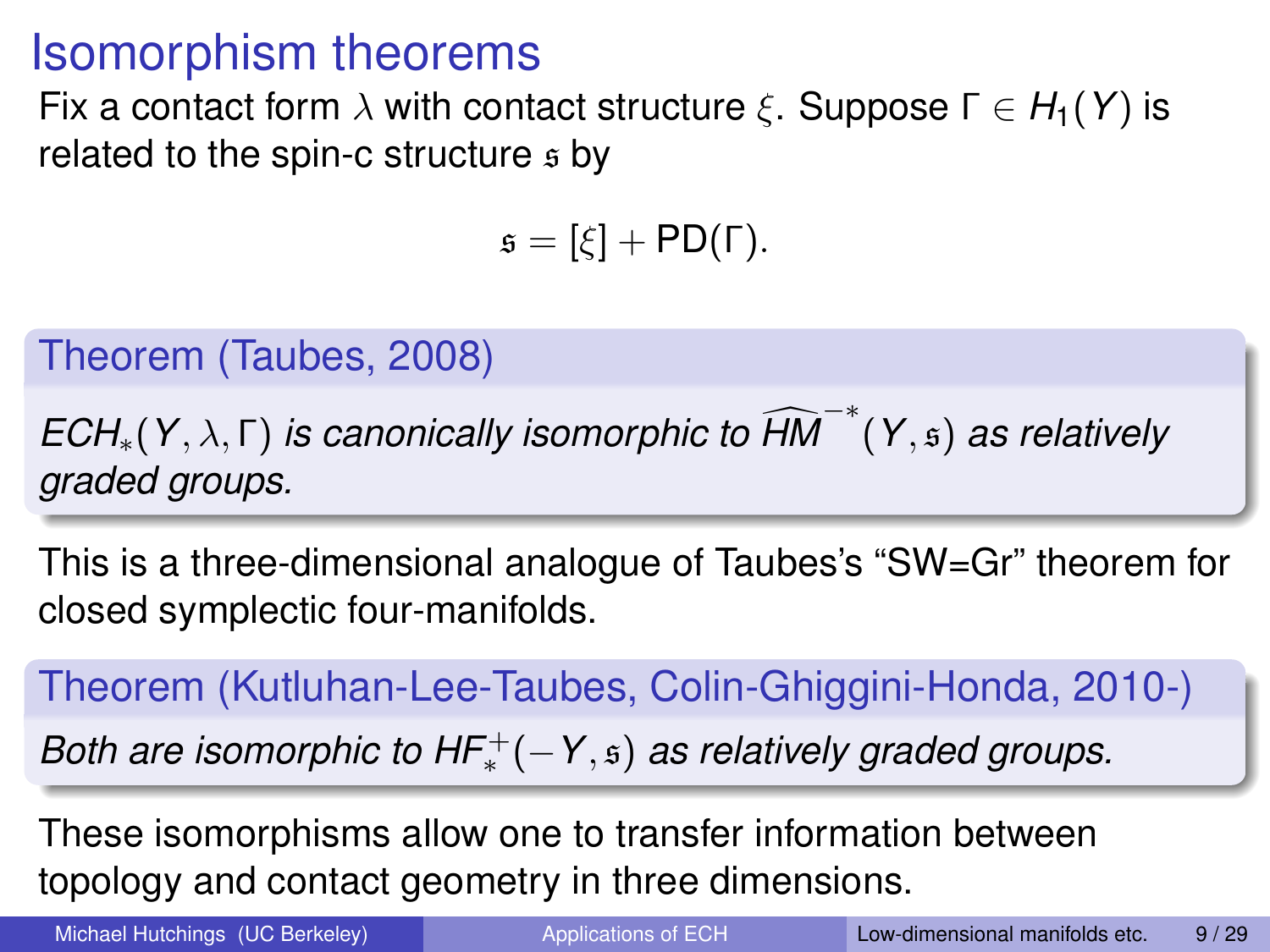### Some additional structure on ECH

 $\bullet$  There is a degree  $-2$  map

$$
U: ECH_*(Y,\lambda,\Gamma) \to ECH_{*-2}(Y,\lambda,\Gamma).
$$

This is induced by a chain map which is defined like  $\partial$ , but now counting index 2 holomorphic curves that pass through a base point in  $\mathbb{R} \times Y$ .

• There is a canonical class

$$
c(\xi)\in ECH_*(Y,\lambda,0),
$$

represented by the empty set of Reeb orbits.

These agree with analogous structures on  $\widehat{HM}^*$  (and  $HF_*^+$ ).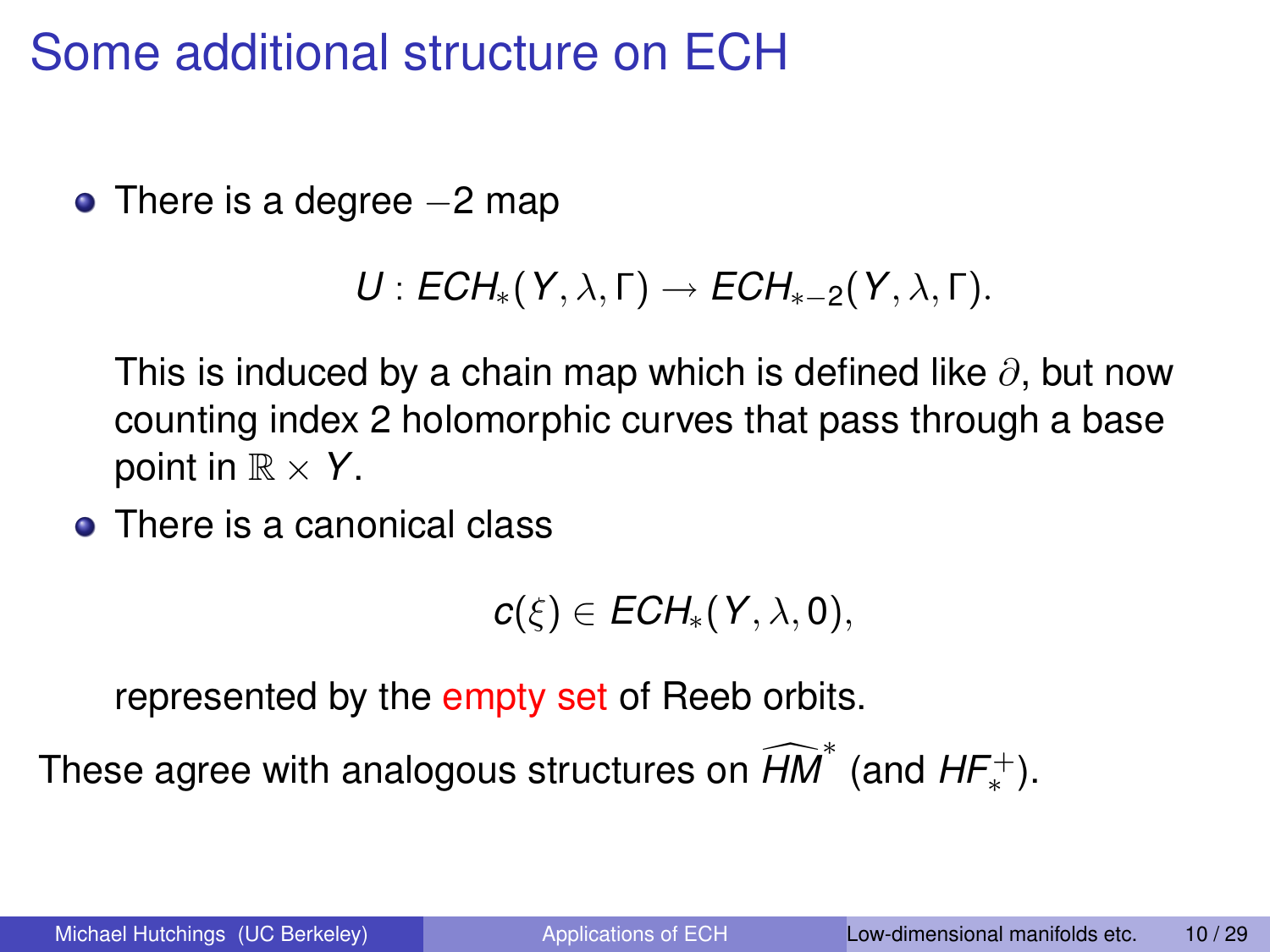So far the main applications of ECH have been to the following:

- (Slight) extensions of the Weinstein conjecture in three dimensions.
- **The Arnold chord conjecture in three dimensions.**
- New, sometimes sharp obstructions to symplectic embeddings in four dimensions.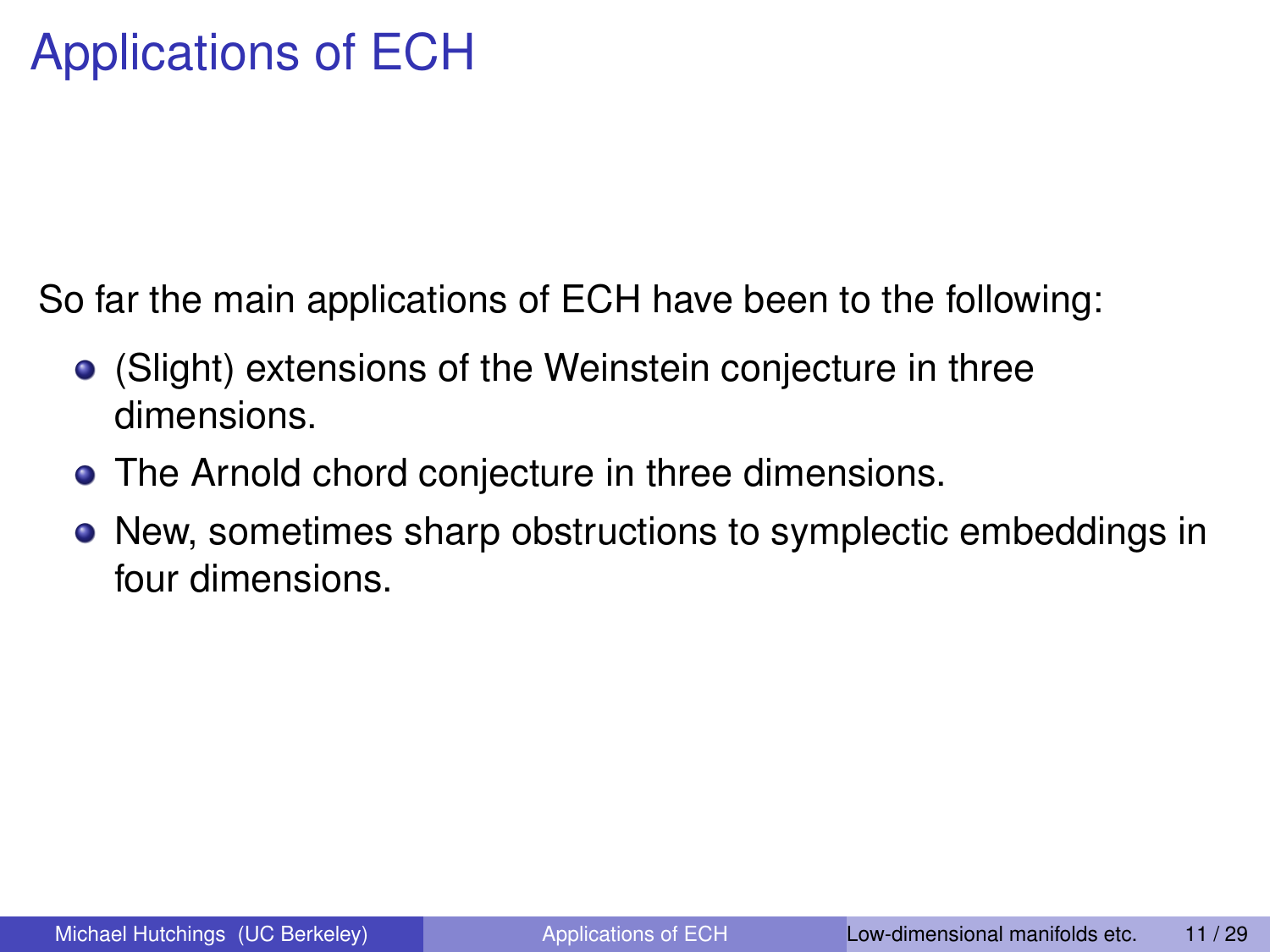#### 3d Weinstein conjecture

Every contact form on a closed oriented 3-manifold has a Reeb orbit.

Many partial results, e.g. Hofer, Abbas-Cieliebak-Hofer, Colin-Honda.

#### Theorem (Taubes, 2006)

*Let* λ *be a contact form on a closed oriented 3-manifold Y . Let* Γ ∈ *H*1(*Y*) *such that c*1(ξ) + 2 PD(Γ) *is torsion in H*<sup>2</sup> (*Y*; Z)*. Then there exists a nonempty finite set of (possibly multiply covered) Reeb orbits*  $\{\alpha_i\}$  with  $\sum_i [\alpha_i] = \Gamma$ .

Note that classes  $\Gamma$  as in the theorem always exist, because  $c_1(\xi)$  is always divisible by 2.

<span id="page-11-0"></span>The proof of the theorem is a first step in the proof of the isomorphism of *ECH* with *HM*, and the theorem also follows from this isomorphism (when  $\lambda$  is nondegenerate).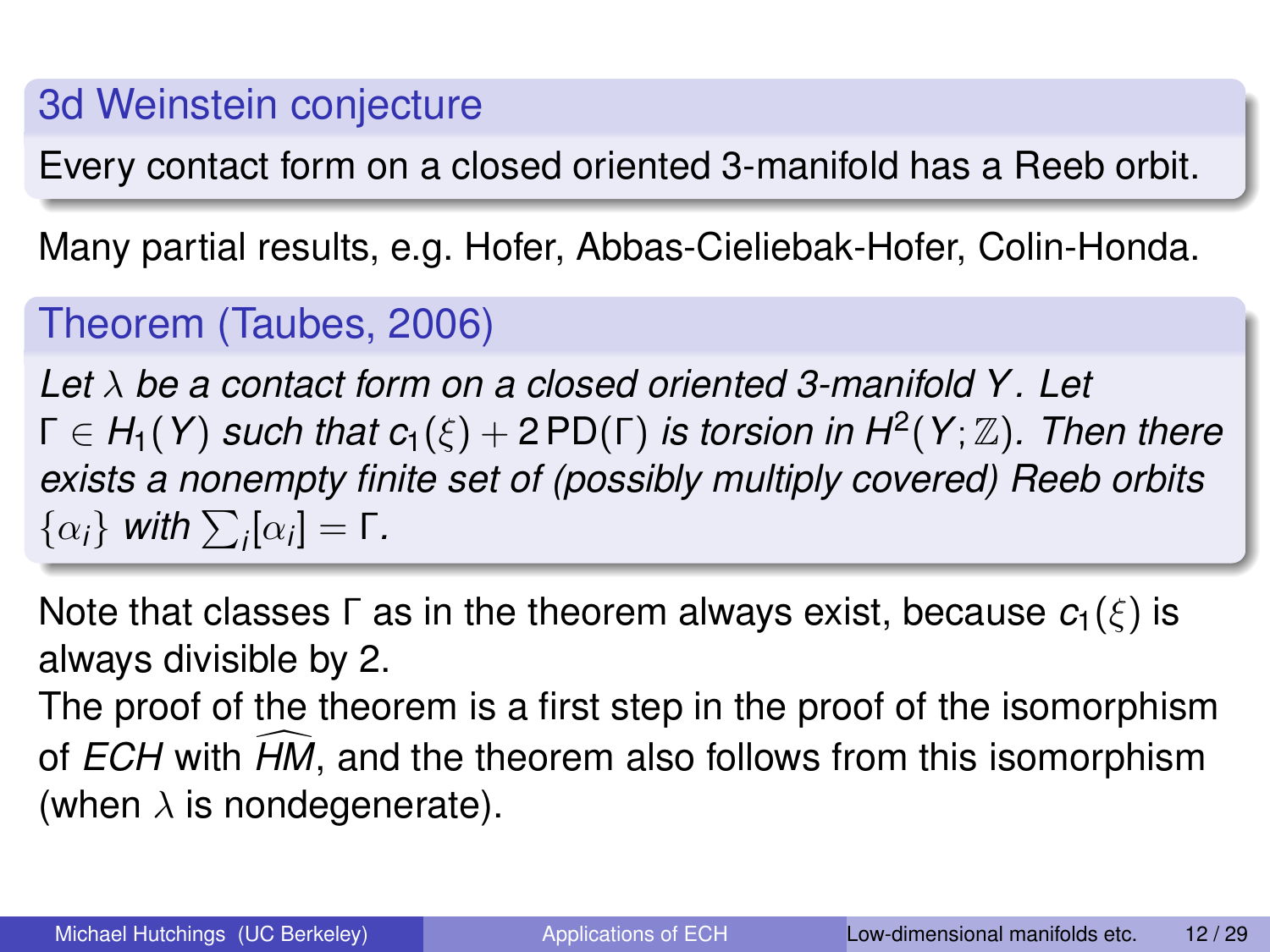## Deducing the Weinstein conjecture from  $ECH \simeq H/M$

Theorem (Kronheimer-Mrowka)

*If*  $c_1(s)$  *is torsion then*  $\widehat{HM}^*(Y, s)$  *is infinitely generated.* 

#### **Corollary**

*If*  $\lambda$  *is nondegenerate and if*  $c_1(\xi) + 2PD(\Gamma)$  *is torsion then there exists a* nonempty ECH generator  $\alpha = \{(\alpha_i, m_i)\}$  with  $\sum_i m_i[\alpha_i] = Γ$ .

*Proof.* Γ corresponds to *s* with *c*<sub>1</sub>(*s*) torsion, so by Taubes's isomorphism,  $ECH_*(Y, \lambda, \Gamma)$  is infinitely generated. If there is no nonempty ECH generator in the class Γ, then

$$
ECH_*(Y,\lambda,\Gamma)=\left\{\begin{array}{ll} \mathbb{Z}, & \Gamma=0,\\ 0, & \Gamma\neq 0.\end{array}\right.
$$

which is a contradiction. (Here the  $\mathbb Z$  is generated by the empty set of Reeb orbits.)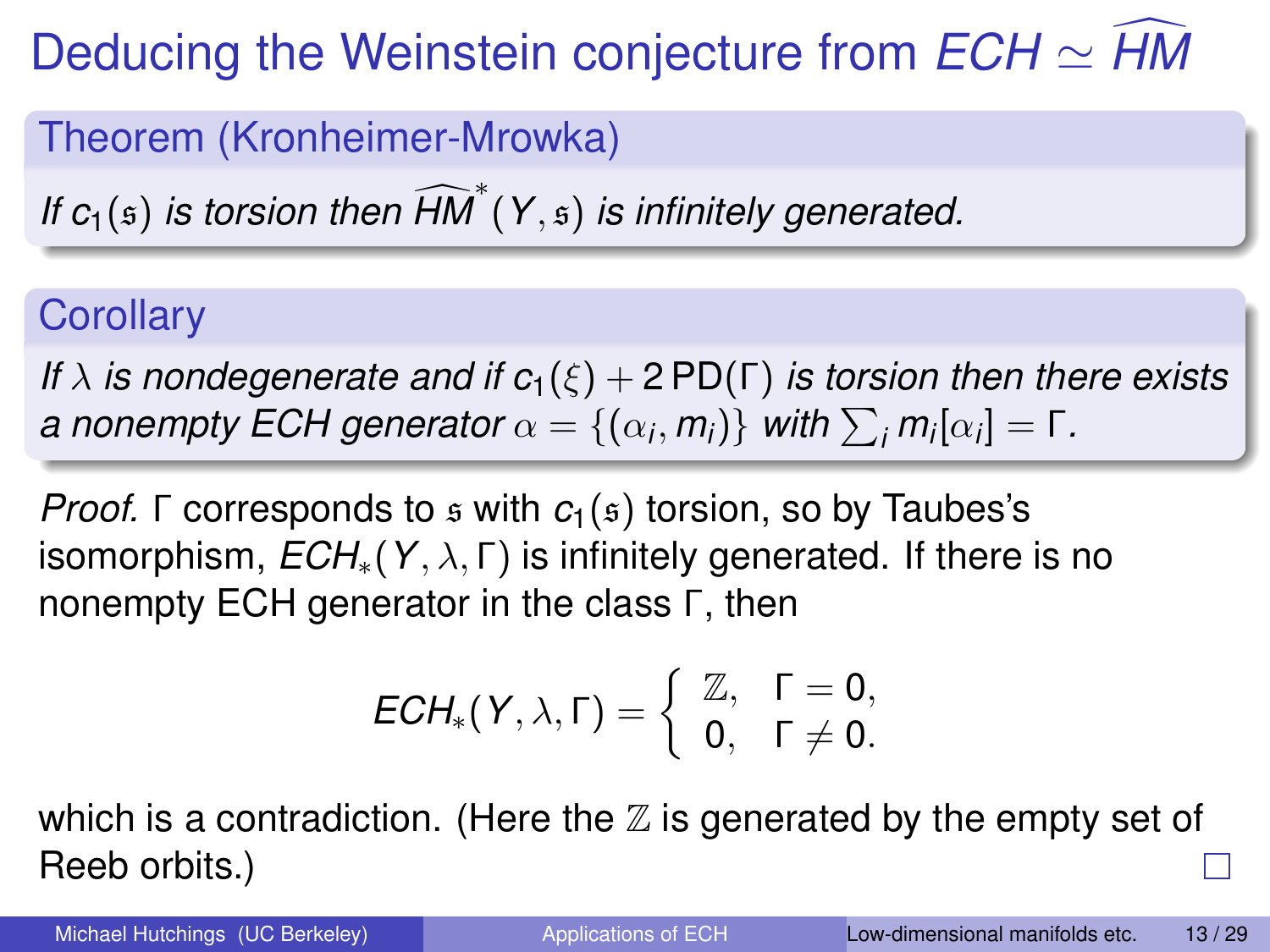Example: the boundary of an irrational ellipsoid Identify  $\mathbb{R}^4=\mathbb{C}^2$  with coordinates  $z_j=x_j+iy_j$  for  $j=1,2.$  Let  $a,b>0$ with *a*/*b* irrational. Consider the ellipsoid

$$
E(a,b) = \left\{ (z_1, z_2) \in \mathbb{C}^2 \; \middle| \; \frac{\pi |z_1|^2}{a} + \frac{\pi |z_2|^2}{b} \leq 1 \right\}.
$$

Let *Y* =  $\partial E(a, b)$ . Since *Y* is transverse to rays from the origin,

$$
\lambda = \frac{1}{2} \sum_{j=1}^{2} (x_j dy_j - y_j dx_j)
$$

restricts to a contact form on *Y*. The Reeb vector field is given by

$$
R=\frac{2\pi}{a}\frac{\partial}{\partial\theta_1}+\frac{2\pi}{b}\frac{\partial}{\partial\theta_2}.
$$

The only embedded Reeb orbits are  $\gamma_1 = (z_2 = 0)$  and  $\gamma_2 = (z_1 = 0)$ . These are elliptic, so the ECH generators are  $\gamma_1^{m_1} \gamma_2^{m_2}$  where  $m_1$ ,  $m_2 > 0$ . (The ECH differential vanishes here.)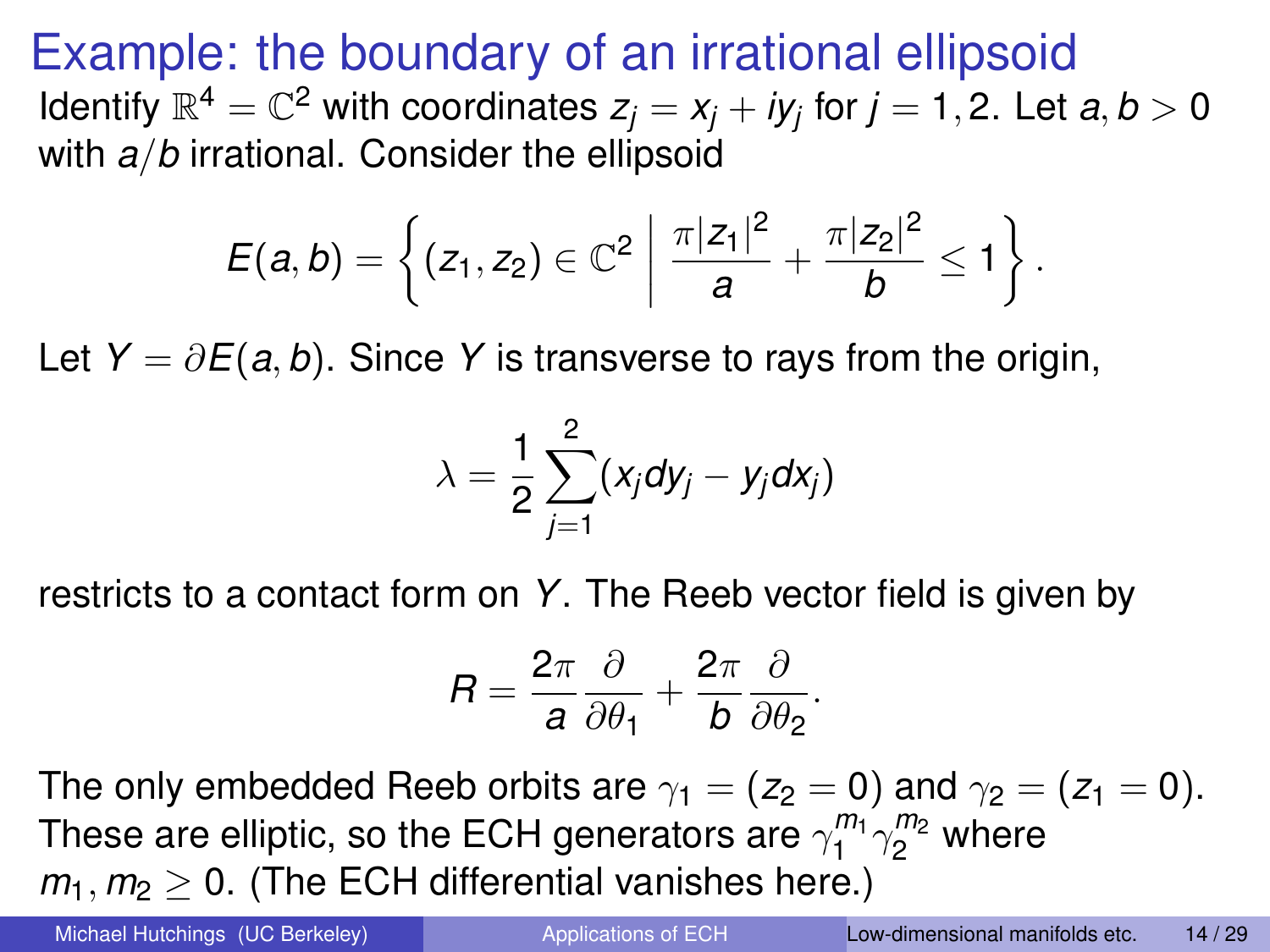I do not know if there is any example of a contact form on a closed 3-manifold with only finitely many Reeb orbits, other then the irrational ellipsoid example, and quotients of it on lens spaces.

#### Theorem (H.-Taubes, 2008)

*Let* λ *be a nondegenerate contact form on a closed oriented connected three-manifold Y such that all Reeb orbits are elliptic. Then Y is S*<sup>3</sup> *or a lens space, there are exactly two embedded Reeb orbits, and these are the core circles of a genus* 1 *Heegaard splitting of Y .*

The proof of this theorem uses the isomorphism  $ECH_* \simeq \widehat{HM}^*$  much more strongly. The genus one Heegaard splitting is obtained from a foliation of *Y*\ Reeb orbits by *J*-holomorphic curves counted by *U*.

#### Theorem (H.-Taubes, 2008)

*If* λ *is a nondegenerate contact form on a closed 3-manifold Y , and if Y is not S*<sup>3</sup> *or a lens space, then there are at least three embedded Reeb orbits.*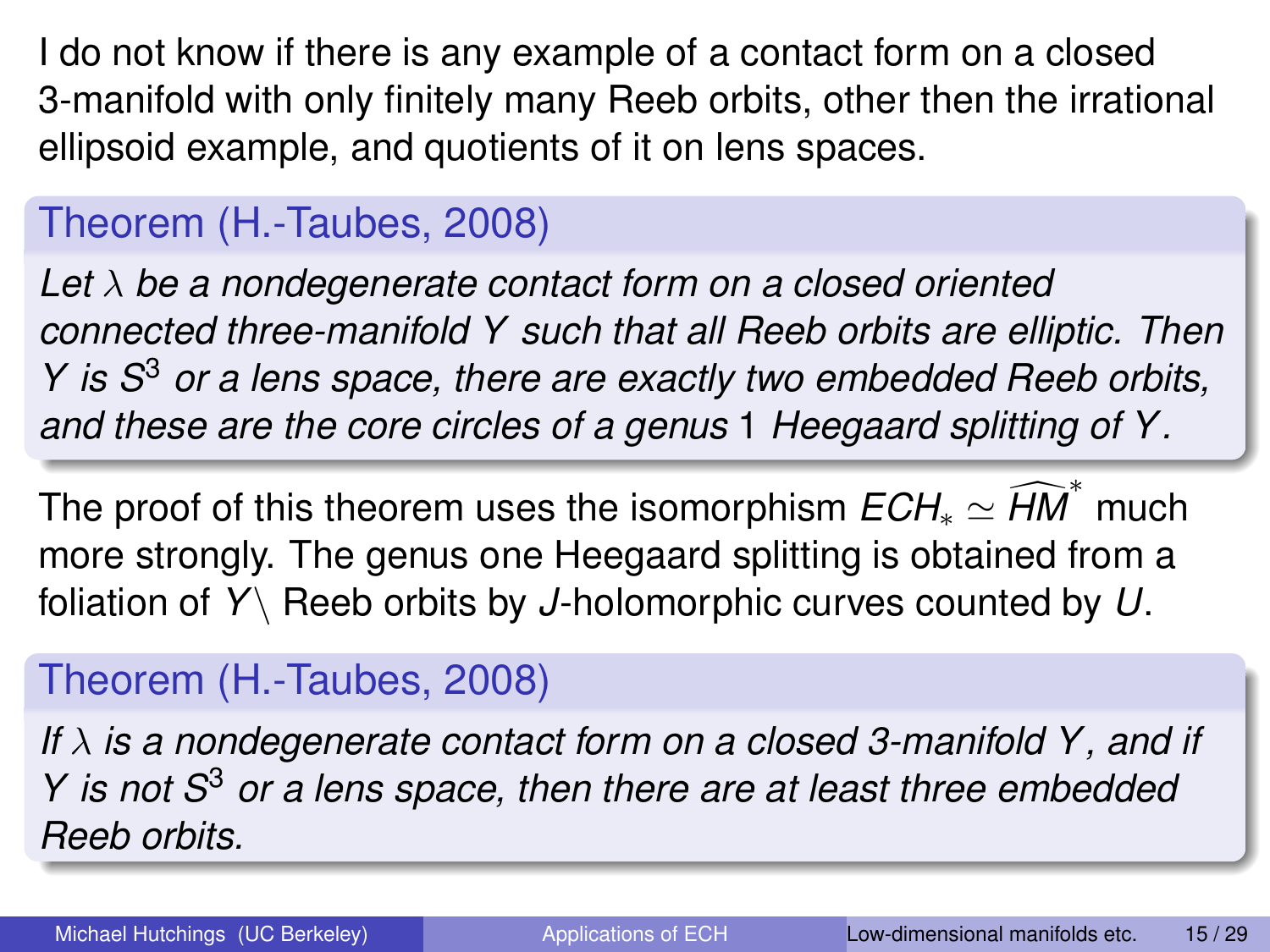### Additional structure on ECH

Other applications make use of two additional structures on ECH:

- The symplectic action filtration.
- Cobordism maps.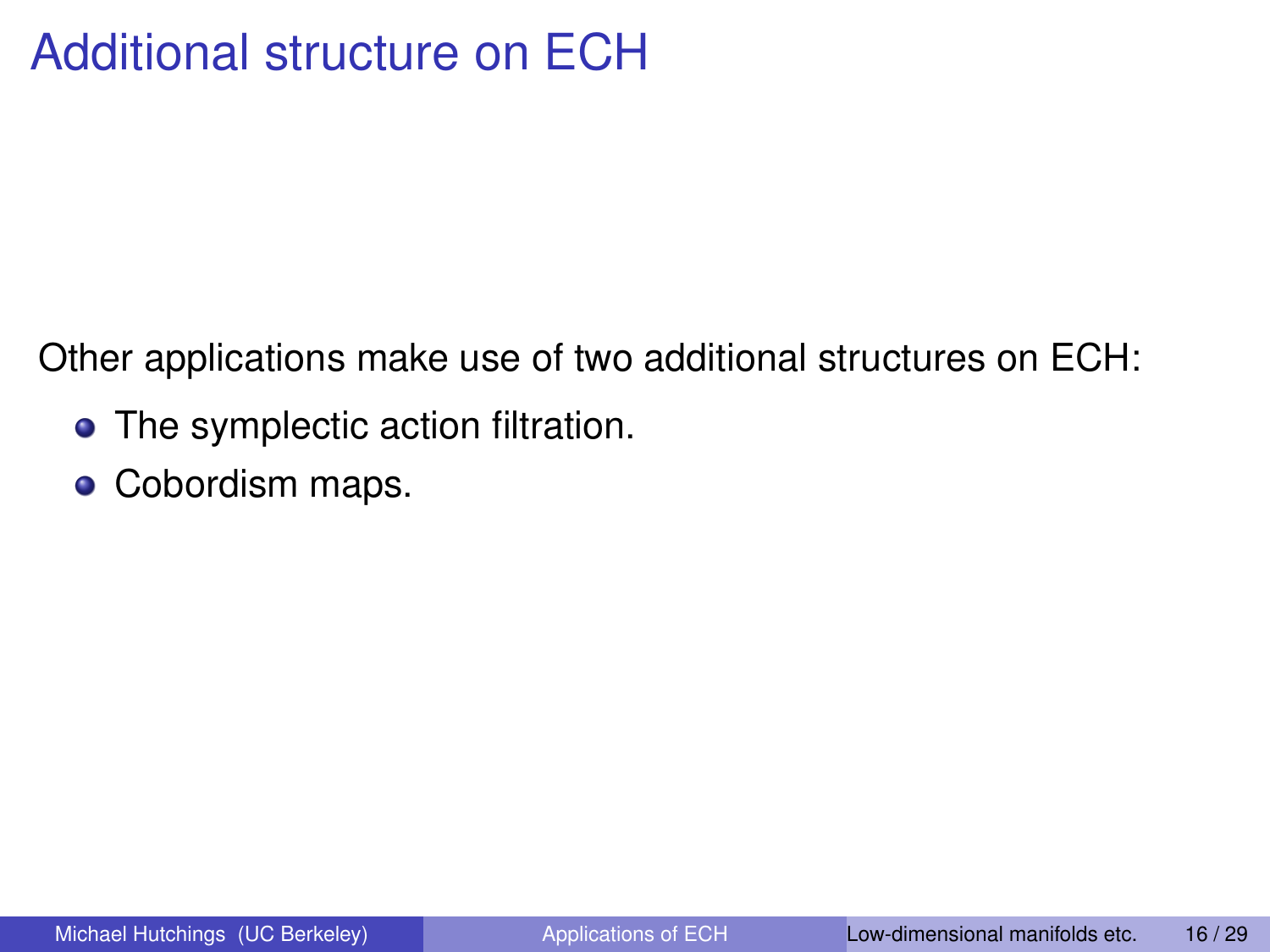### Symplectic action filtration

If  $\alpha=\{(\alpha_i,m_i)\}$  is an ECH generator, define its symplectic action by

$$
\mathcal{A}(\alpha)=\sum_i m_i \int_{\alpha_i} \lambda.
$$

- **•** The differential decreases symplectic action: if  $\langle \partial \alpha, \beta \rangle \neq 0$  then  $\mathcal{A}(\alpha) > \mathcal{A}(\beta).$
- Given  $L \in \mathbb{R}$ , define  $ECH^L(Y, \lambda, \Gamma)$  to be the homology of the subcomplex generated by  $\alpha$  with  $A(\alpha) < L$ .
- This depends on  $\lambda$  (not just  $\xi$ ), for example

$$
ECH^{cL}(Y,c\lambda,\Gamma)=ECH^{L}(Y,\lambda,\Gamma)
$$

for  $c \in \mathbb{R}$ . It has no known counterpart in *HM* or *HF*<sup>+</sup>.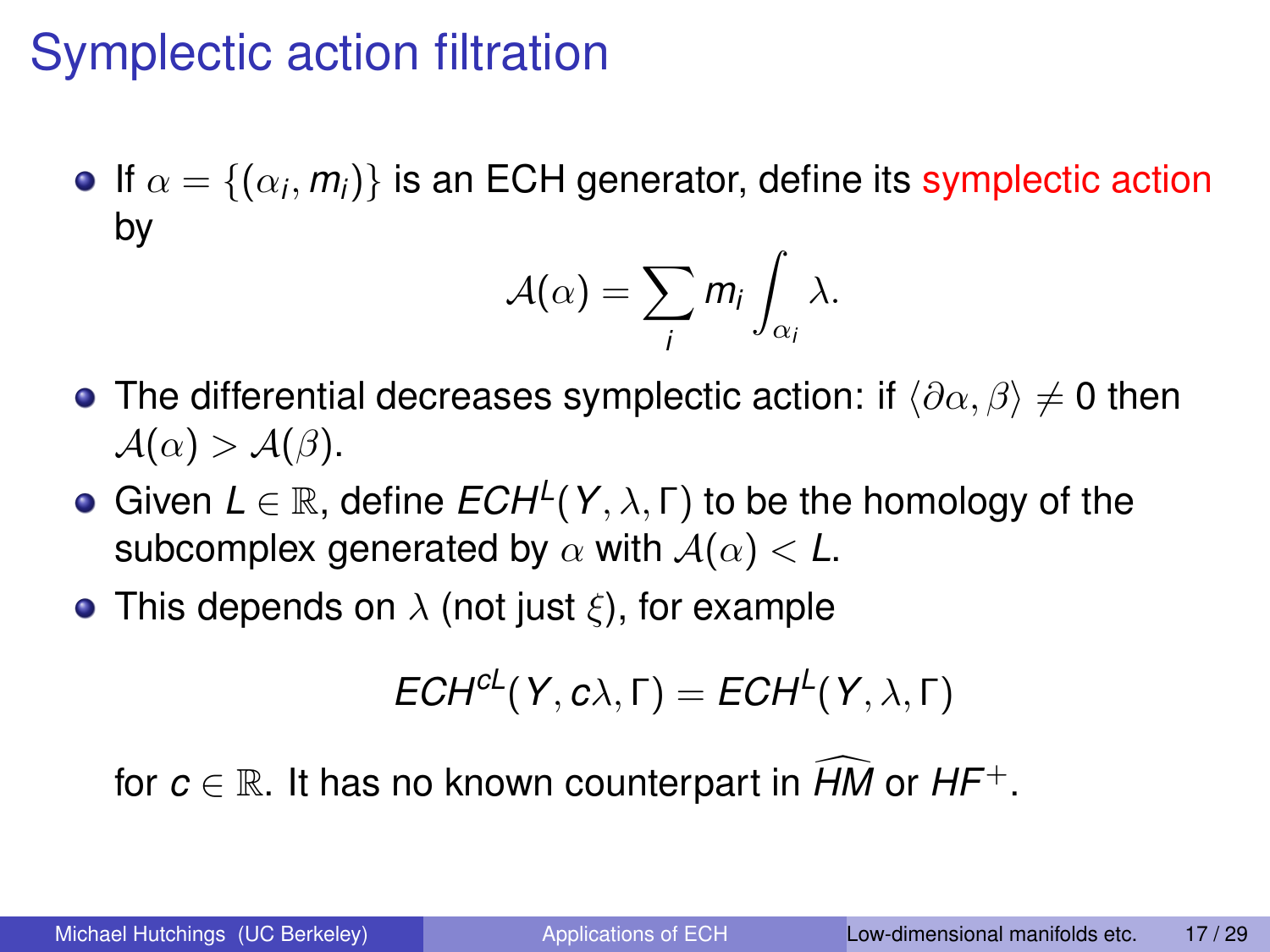### Cobordism maps

Let (*Y*+, λ+) and (*Y*−, λ−) be closed oriented 3-manifolds with contact forms. An exact symplectic cobordism from  $(Y_+, \lambda_+)$  to  $(Y_-, \lambda_-)$  is a compact symplectic four-manifold  $(X, \omega)$  with  $\partial X = Y_+ - Y_-$  such that there exists a 1-form  $\lambda$  on *X* with  $d\lambda = \omega$  and  $\lambda|_{Y_+} = \lambda_{\pm}$ .

#### Theorem (H.-Taubes, to appear soon)

*An exact symplectic cobordism as above induces maps*

$$
\Phi^L(X,\omega):ECH^L(Y_+,\lambda_+)\to ECH^L_*(Y_-,\lambda_-)
$$

*for each*  $L \in \mathbb{R}$  *such that* 

$$
\Phi(X,\omega)=\lim_{L\to\infty}\Phi^L(X,\omega):ECH(Y_+,\lambda_+)\to ECH(Y_-,\lambda_-)
$$

agrees with the induced map on  $\widehat{HM}^*$ .

Here we use  $\mathbb{Z}/2$  coeffients and sum over all  $\Gamma \in H_1(Y)$ .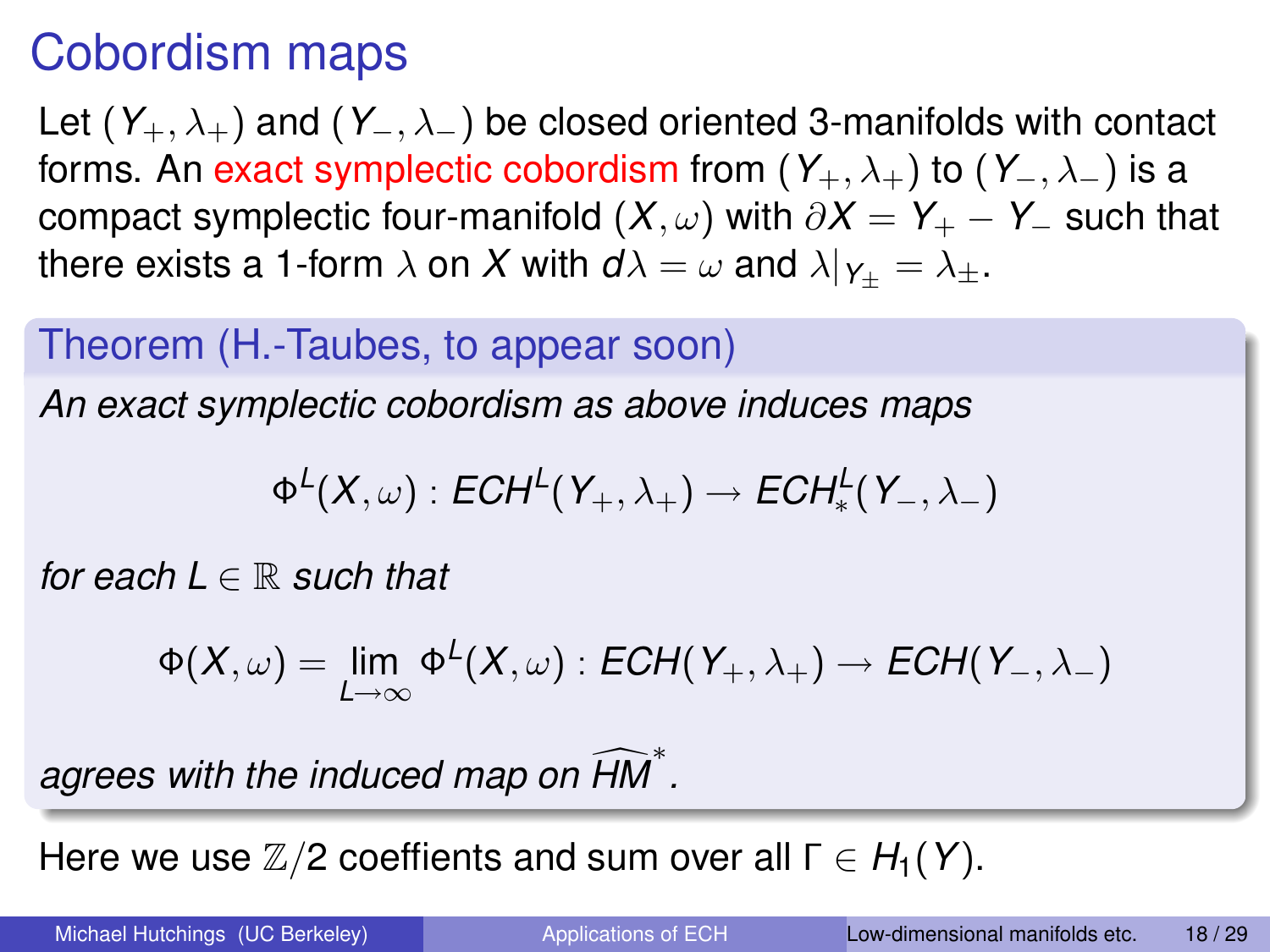### Cobordism maps and holomorphic curves

The cobordism map  $\Phi^L(X,\omega)$  is constructed using Seiberg-Witten theory. It is presumably possible to define it by counting holomorphic curves instead, but this is technically difficult. In any case we know:

#### Holomorphic curves axiom

Given a suitable almost complex structure *J* on the "symplectization completion"  $\overline{X}$  of  $X$ , the map  $\Phi^L(X,\omega)$  is induced by a (noncanonical) chain map  $\phi$  such that if  $\alpha_{+}$  are ECH generators for  $\lambda_{+}$  then:

- If  $\langle \phi \alpha_+, \alpha_- \rangle \neq 0$  then there exists a (possibly broken) *J*-holomorphic curve in  $\overline{X}$  from  $\alpha_+$  to  $\alpha_-$ .
- **If the only (possibly broken)** *J***-holomorphic curve from**  $\alpha_+$  **to**  $\alpha_-$  **is** a union of "product cylinders", then  $\langle \phi \alpha_+, \alpha_- \rangle = 1$ .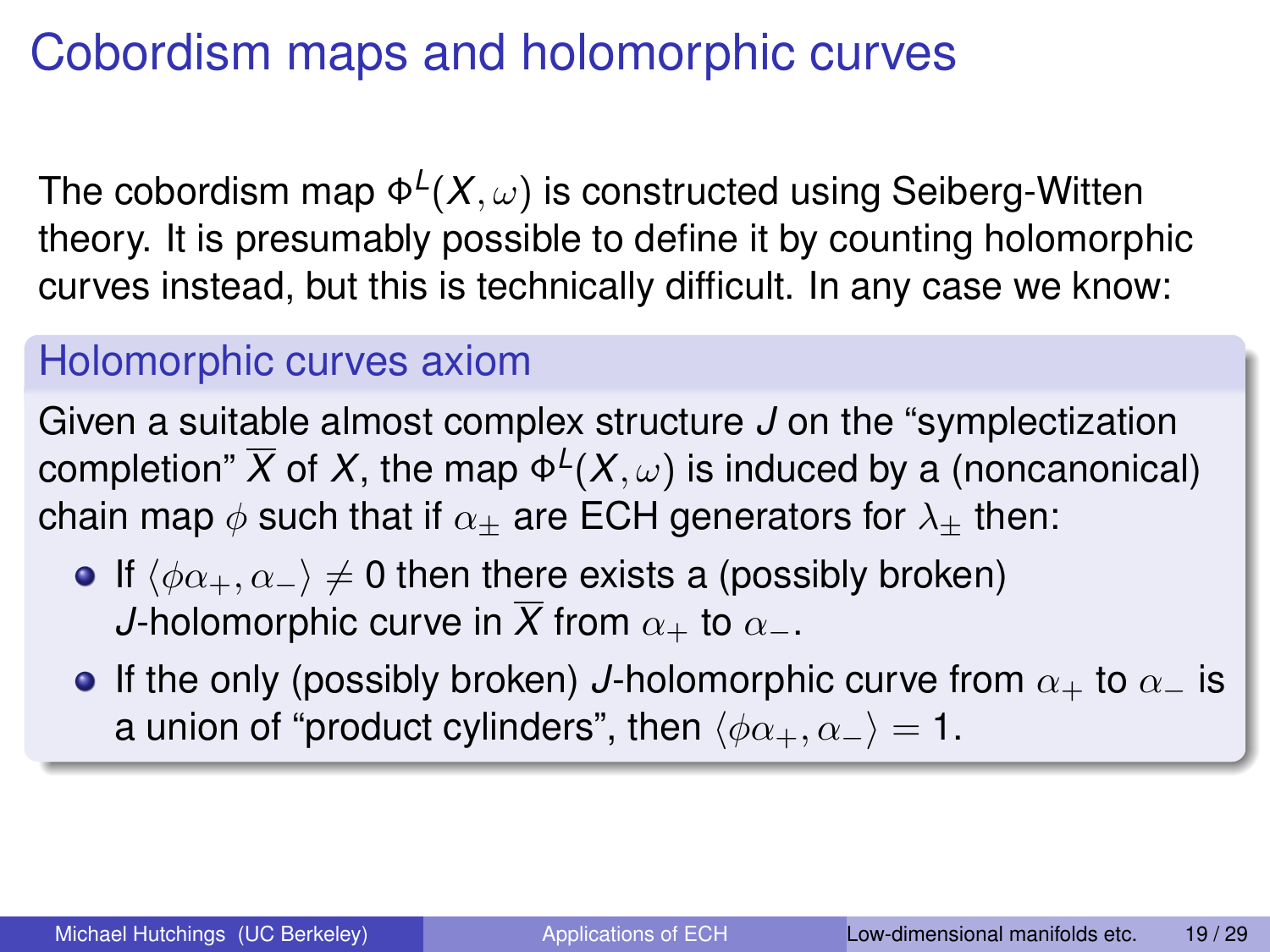### The Arnold chord conjecture in 3 dimensions

Let *Y* be a closed oriented connected 3-manifold with a contact form  $\lambda$ .

- $\bullet$  A Legendrian knot in (*Y*,  $\lambda$ ) is a knot *K* ⊂ *Y* such that *TK* ⊂  $\xi|_K$ .
- A Reeb chord of *K* is a path  $\gamma$  : [0, *T*]  $\rightarrow$  *Y* for some *T*  $>$  0 such that  $\gamma'(t) = R(\gamma(t))$  and  $\gamma(0), \gamma(T) \in K$ .

Arnold chord conjecture in 3d (proved by H.-Taubes, 2010) Every Legendrian knot in (*Y*, λ) has a Reeb chord.

Outline of proof:

Let  $(Y', \lambda')$  be obtained from  $(Y, \lambda)$  by Legendrian surgery along K.

- *Y*' is obtained from *Y* by surgery along *K* with framing *tb*(*K*) − 1.
- $\lambda'$  agrees with  $\lambda$  outside of the surgery region.
- <span id="page-19-0"></span>∃ exact symplectic cobordism  $(X, ω)$  from  $(Y', λ')$  to  $(Y, λ)$ .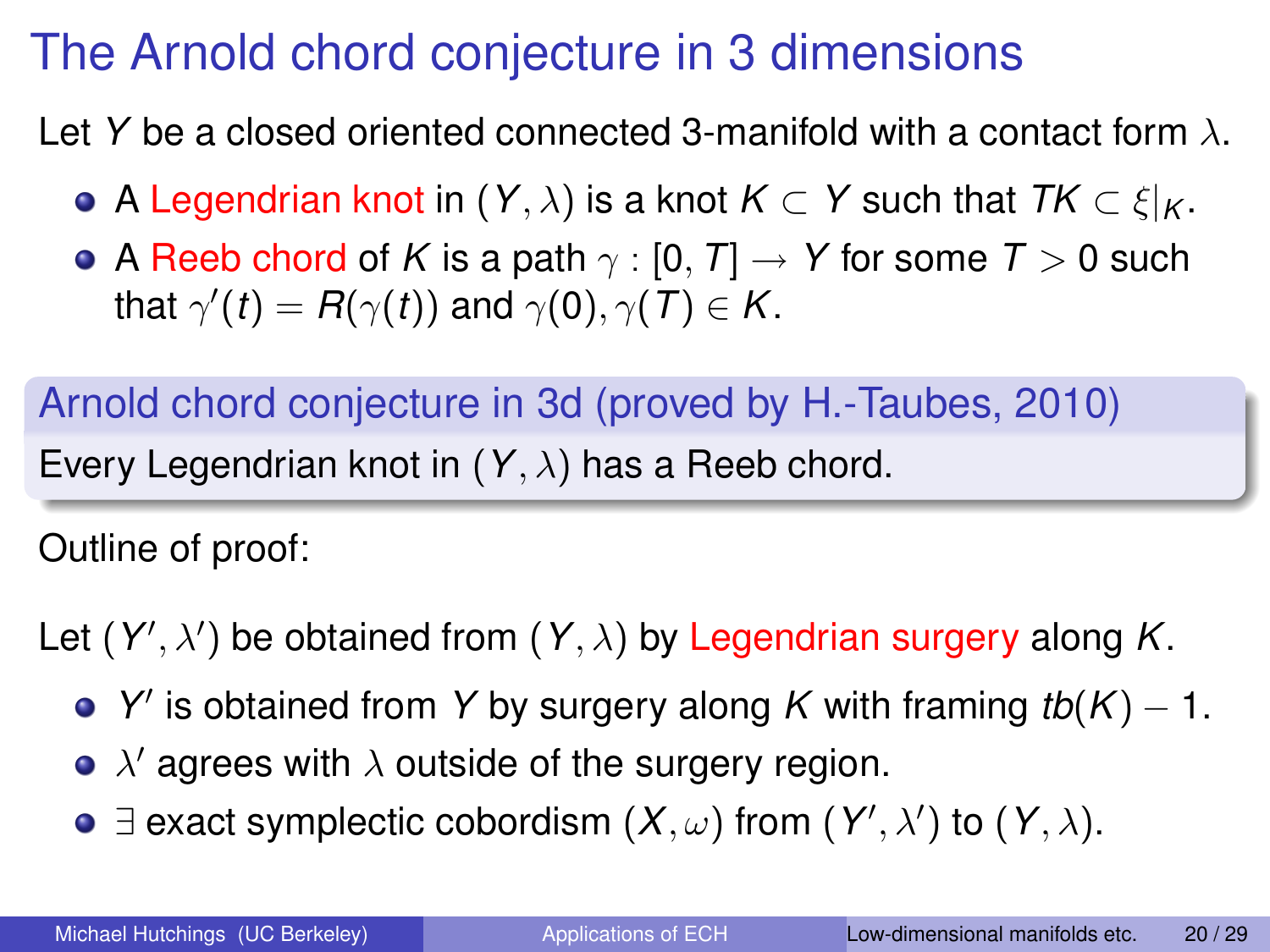- Suppose to get a contradiction that *K* has no Reeb chord. Also assume that  $\lambda$  is nondegenerate.
- Then for any  $L > 0$ , one can arrange that  $\lambda'$  is nondegenerate and has the same Reeb orbits as λ up to action *L*.
- By the Holomorphic Curves axiom,  $\Phi^L(X,\omega):ECH^L(Y',\lambda')\to ECH^L(Y,\lambda)$  is induced by an upper triangular chain map, hence an isomorphism.
- Therefore  $\Phi(X,\omega)$  :  $ECH(Y',\lambda') \to ECH(Y,\lambda)$  is an isomorphism.
- By Kronheimer-Mrowka, this map fits into an exact triangle

$$
\cdots \to \widehat{\mathit{HM}}^\ast(Y'') \to \widehat{\mathit{HM}}^\ast(Y') \to \widehat{\mathit{HM}}^\ast(Y) \to \cdots
$$

where Y" is a different surgery along *K*. (Z/2 coefficients.)

- This contradicts the fact that  $\widehat{HM}^*(Y'')$  is infinitely generated.
- **•** Proof in degenerate case: In nondegenerate case, there exists a Reeb chord with an upper bound on the length that depends continuously on  $\lambda$ .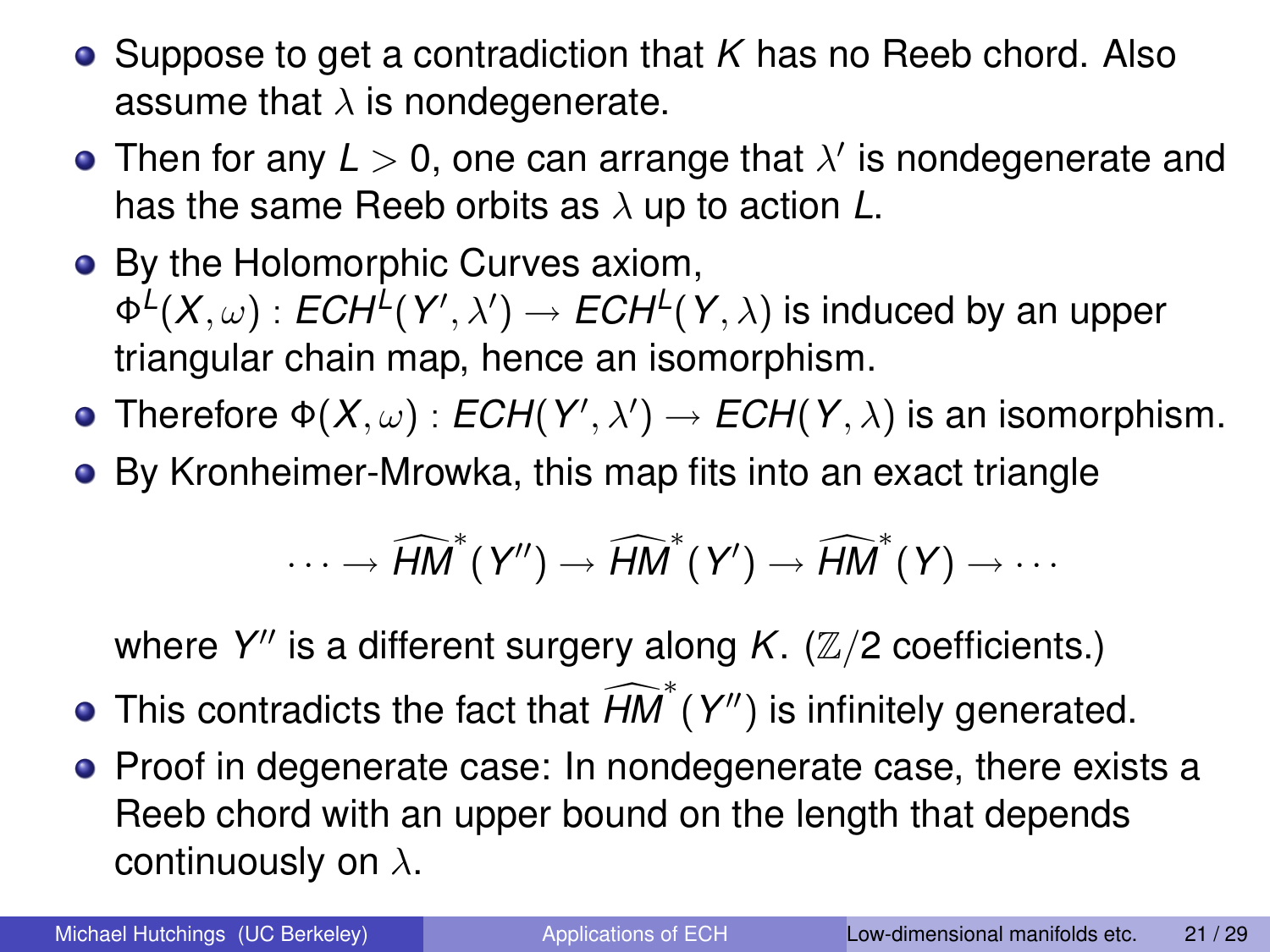### Summary of the preceding

So far we have used  $ECH_* = \widehat{HM}^*$  as follows:

- Nontriviality of *HM*<sup>\*</sup> implies the Weinstein conjecture.
- Additional properties of *HM*<sup>∗</sup> lead to refinements of the Weinstein conjecture.
- Nonisomorphism of cobordism maps on  $\widehat{HM}^*$  induced by Dehn surgeries implies the chord conjecture.

We now consider some further applications of ECH which do not use the isomorphism with *HM* (except as currently needed to define ECH cobordism maps).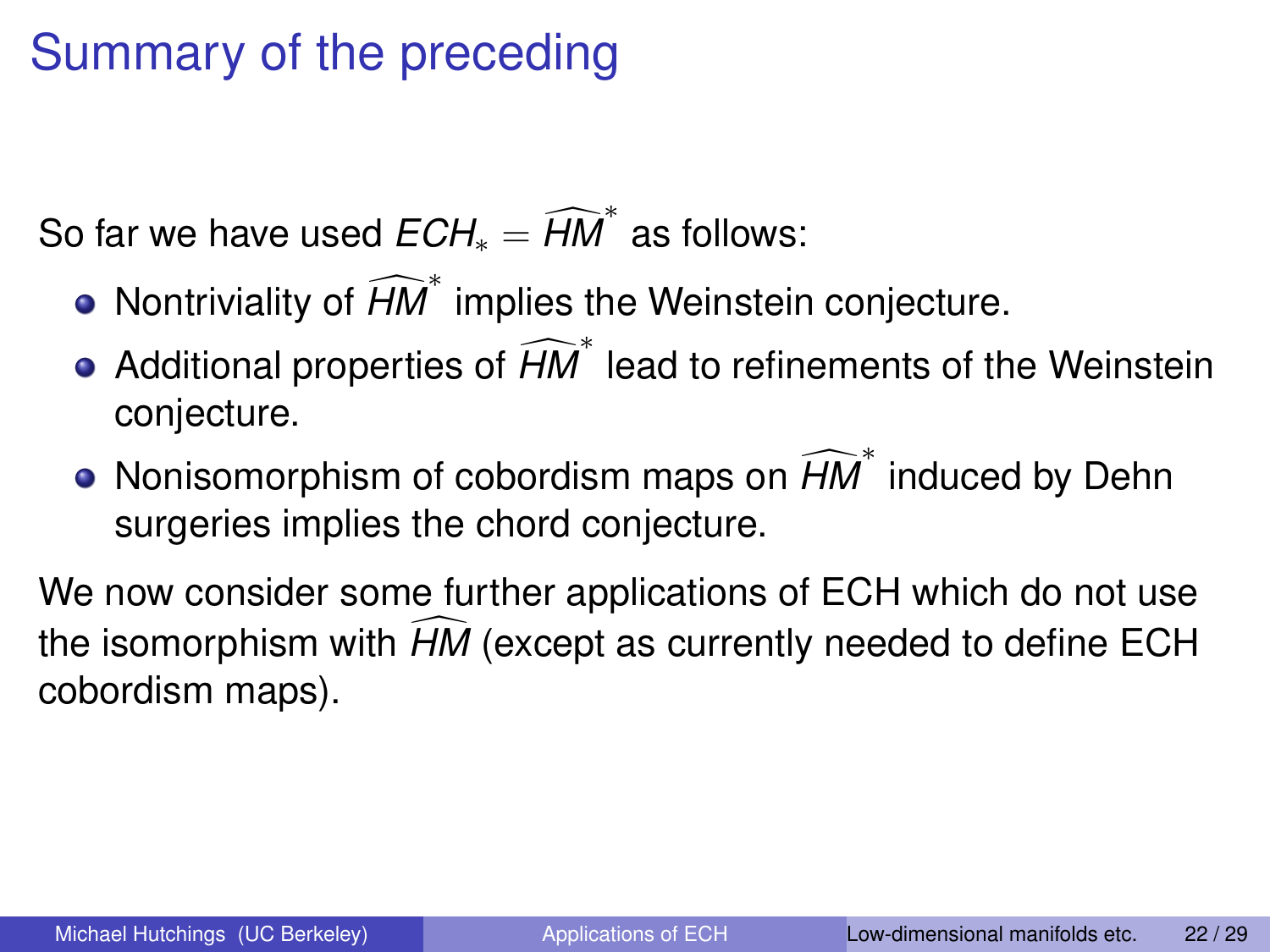### Four-dimensional symplectic embedding problems

Define a (4-dimensional) Liouville domain to be a compact symplectic 4-manifold  $(X, \omega)$  such that  $\omega$  is exact, and there exists a contact form  $\lambda$  on  $\partial X$  with  $d\lambda = \omega|_{\partial X}$ .

#### General question

If  $(X_0, \omega_0)$  and  $(X_1, \omega_1)$  are two Liouville domains, when does there exist a symplectic embedding  $X_0 \to X_1$ ?

- Obvious necessary condition:  $vol(X_0, \omega_0) \le vol(X_1, \omega_1)$ , where  $\mathsf{vol}(X,\omega) = \frac{1}{2} \int_X \omega \wedge \omega.$
- This is far from sufficient, as shown by Gromov nonsqueezing.
- The answer to the question is unknown, or only recently known, for some very simple examples.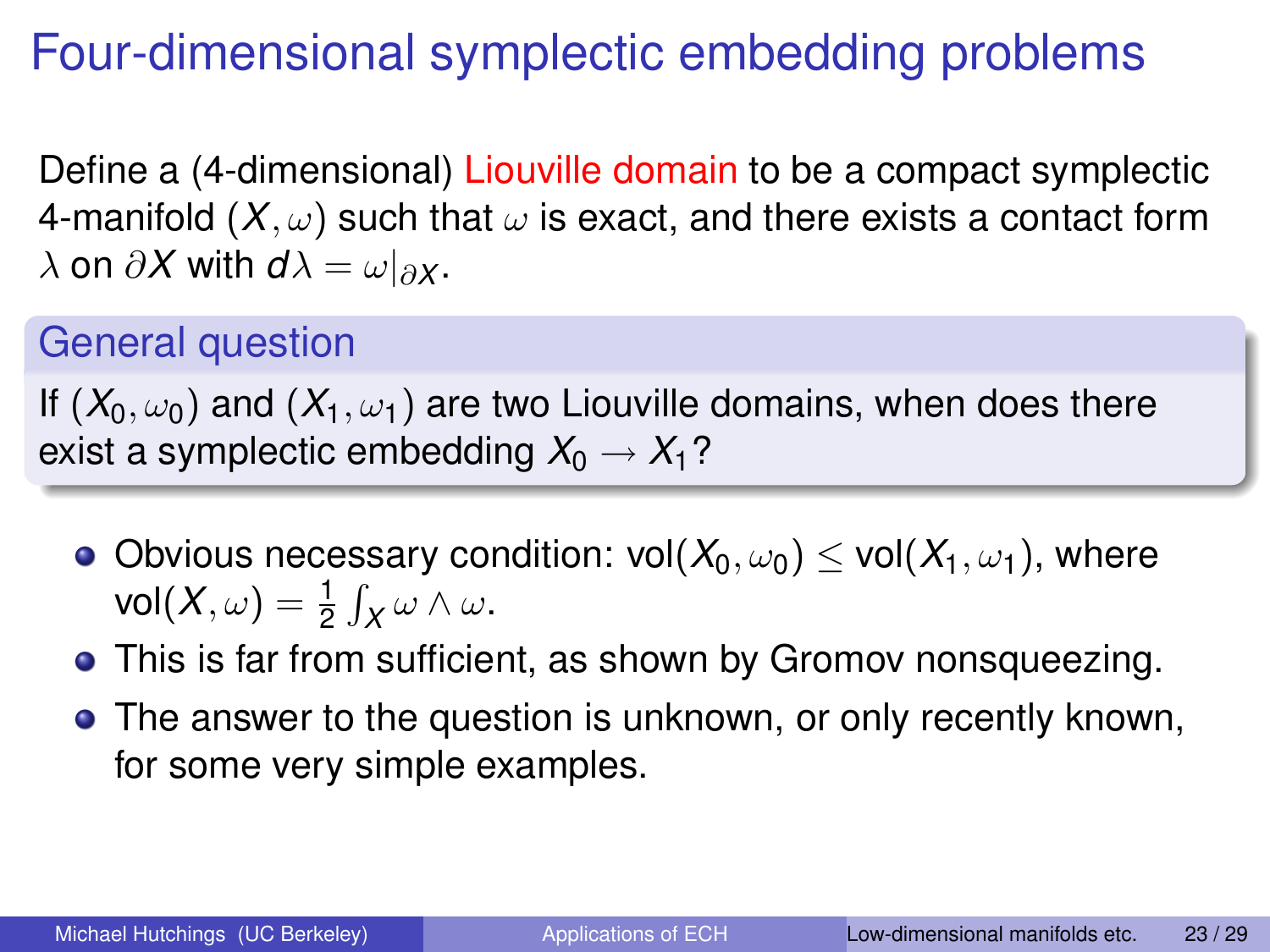### Symplectic embeddings of four-dimensional ellipsoids

Given positive real numbers *a* and *b*, let  $\mathcal{N}(a, b)$  denote the sequence of nonnegative integer linear combinations of *a* and *b*, arranged in nondecreasing order. For example.

<span id="page-23-0"></span>
$$
\mathcal{N}(1,2)=(0,1,2,2,3,3,4,4,4,5,5,5,\ldots).
$$

#### Theorem (McDuff, 2010)

int(*E*(*a*, *b*)) *symplectically embeds into E*(*c*, *d*) *if and only if*  $\mathcal{N}(a, b) \leq \mathcal{N}(c, d)$ .

The "only if" part of this theorem can be proved using ECH.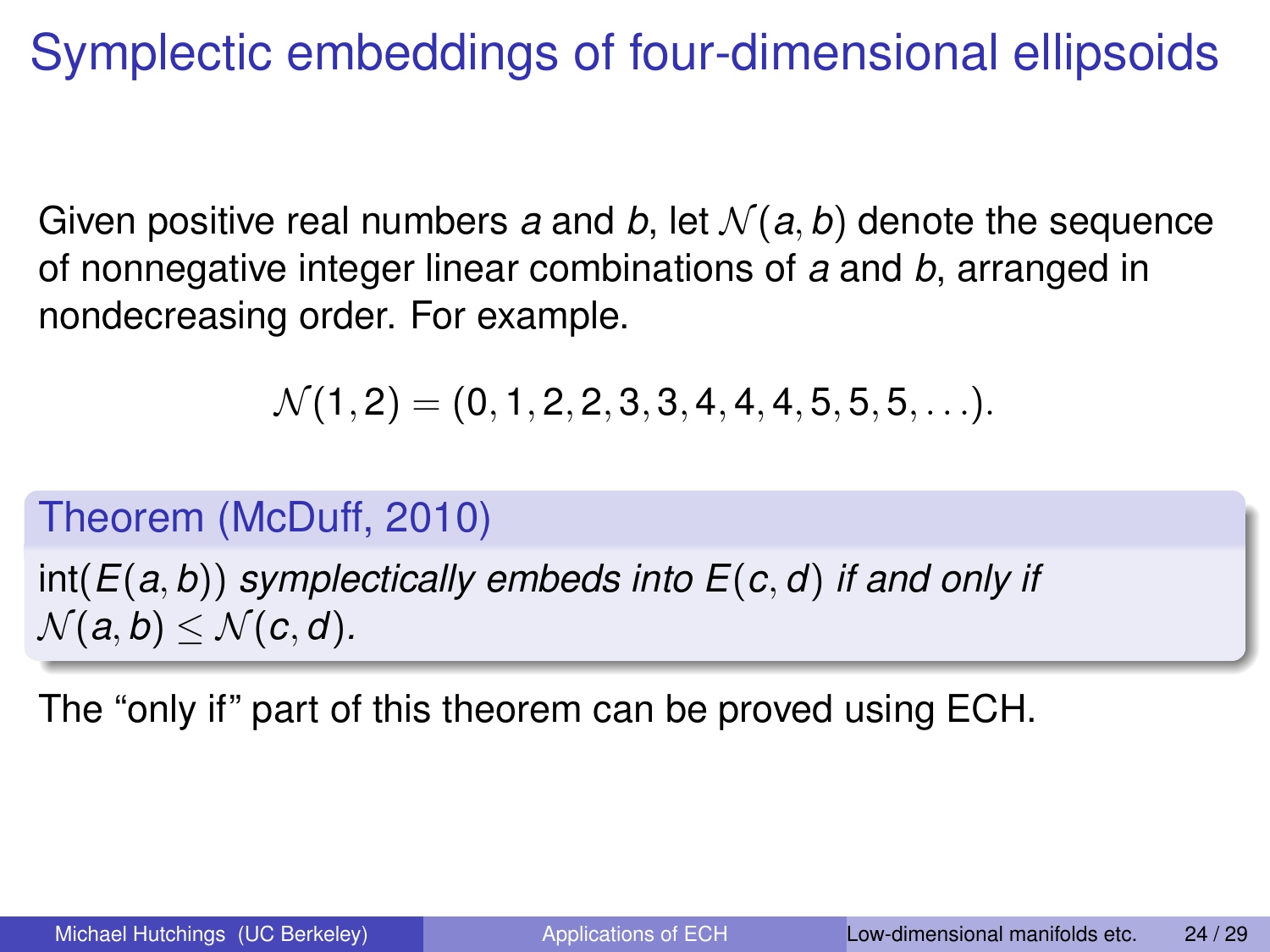### ECH capacities

To each Liouville domain  $(X, \omega)$  we associate a sequence of real numbers

$$
0 = c_0(X,\omega) \leq c_1(X,\omega) \leq c_2(X,\omega) \leq \cdots \leq \infty,
$$

called ECH capacities. Below, consider ECH with  $\mathbb{Z}/2$  coefficients.

#### Definition (when ∂*X* is connected)

 $c_k(X,\omega)$  is the infimum of *L* such that there exists  $\sigma \in ECH^L(\partial X, \lambda, \mathbf{0})$ with  $U^k\sigma = c(\xi).$ 

#### Example

 ${c_k(E(a,b))} = N(a,b).$ 

*Proof. U* is an isomorphism on the nonempty ECH generators and decreases symplectic action. The generator  $\gamma_1^m \gamma_2^n$  has symplectic actiom  $ma + nb$ .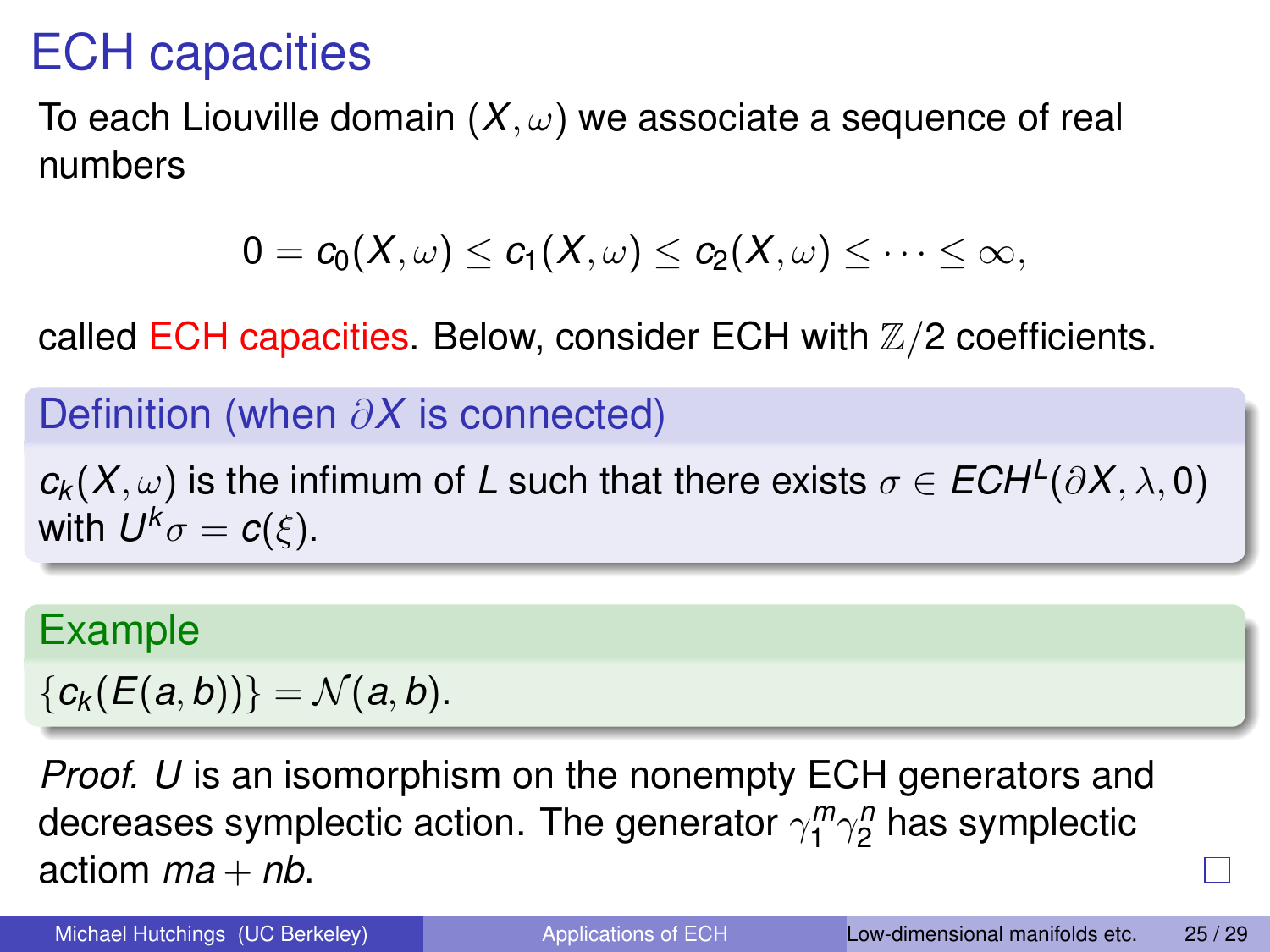### Monotonicity of ECH capacities

#### Theorem

*If there is a symplectic embedding*  $\varphi$  :  $(X_0, \omega_0) \rightarrow (X_1, \omega_1)$ *, then* 

$$
c_k(X_0,\omega_0)\leq c_k(X_1,\omega_1).
$$

*Proof.* We can assume that  $\varphi(X_0) \subset \text{int}(X_1)$ . Then  $(X_1 \setminus \text{int}(\varphi(X_0)), \omega_1)$ is a "weakly exact symplectic cobordism" from  $(\partial X_1, \lambda_1)$  to  $(\partial X_0, \lambda_0)$ . Similarly to previous theorem, it induces a cobordism map

$$
ECH^L(\partial X_1,\lambda_1,0)\to ECH^L(\partial X_0,\lambda_0,0)
$$

for each  $L \in \mathbb{R}$ . This map respects U and  $c(\xi)$  and decreases symplectic action.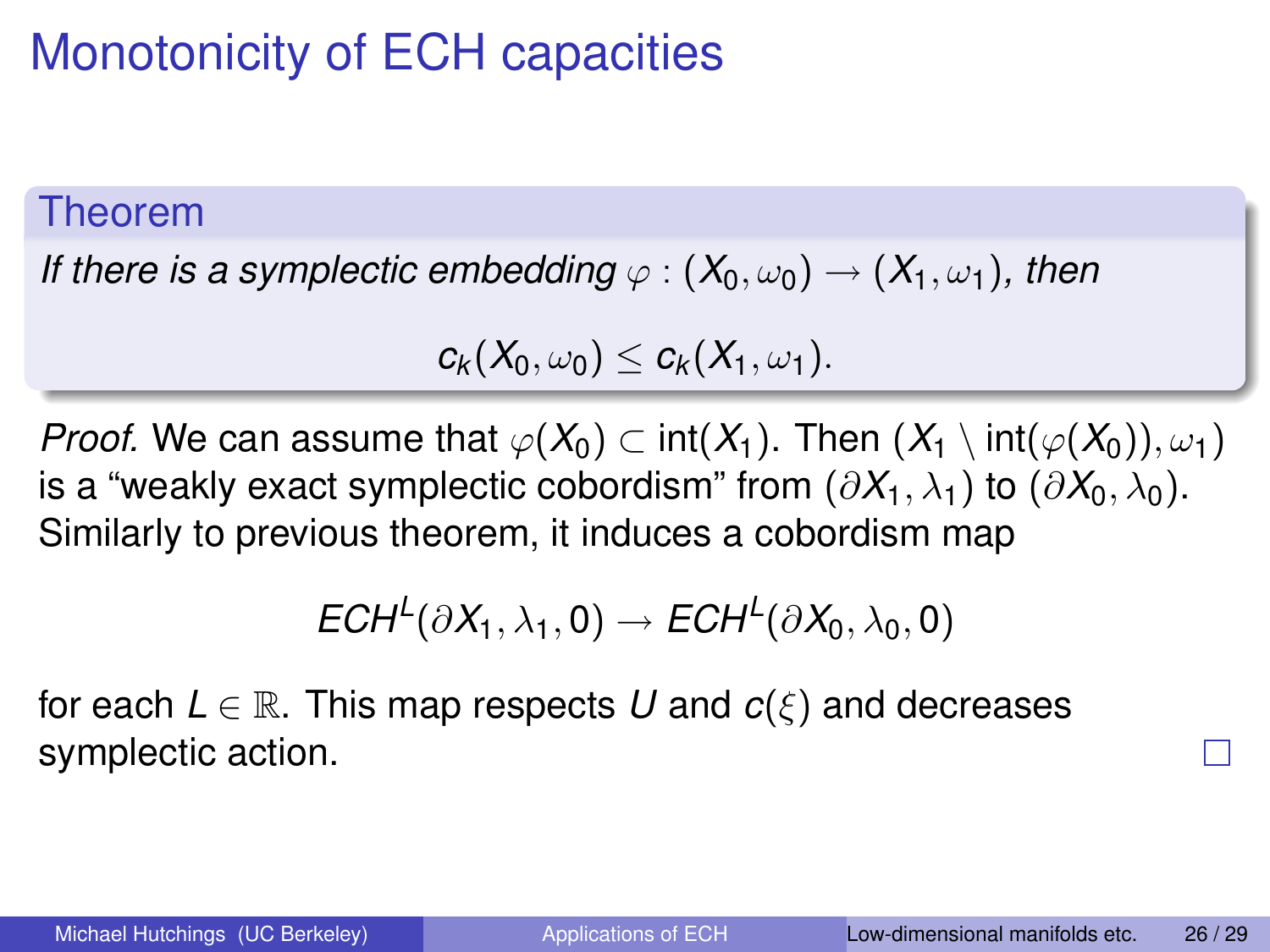### More examples of ECH capacities

**Proposition** 

$$
c_k\left(\prod_{i=1}^n(X_i,\omega_i)\right)=\max\left\{\sum_{i=1}^n c_{k_i}(X_i,\omega_i)\middle|\sum_{i=1}^n k_i=k\right\}.
$$

McDuff has also shown that ECH capacities give a sharp obstruction to symplectically embedding a disjoint union of ellipsoids into an ellipsoid.

#### Example

Given  $a, b > 0$ , define the polydisk

$$
P(a,b)=\{(z_1,z_2)\in\mathbb{C}^2\mid \pi|z_1|^2\leq a,\ \pi|z_2|^2\leq b\}.
$$

Then

$$
c_k(P(a,b)) = \min\{am + bn \mid m, n \in \mathbb{N}, (m+1)(n+1) \geq k+1\}.
$$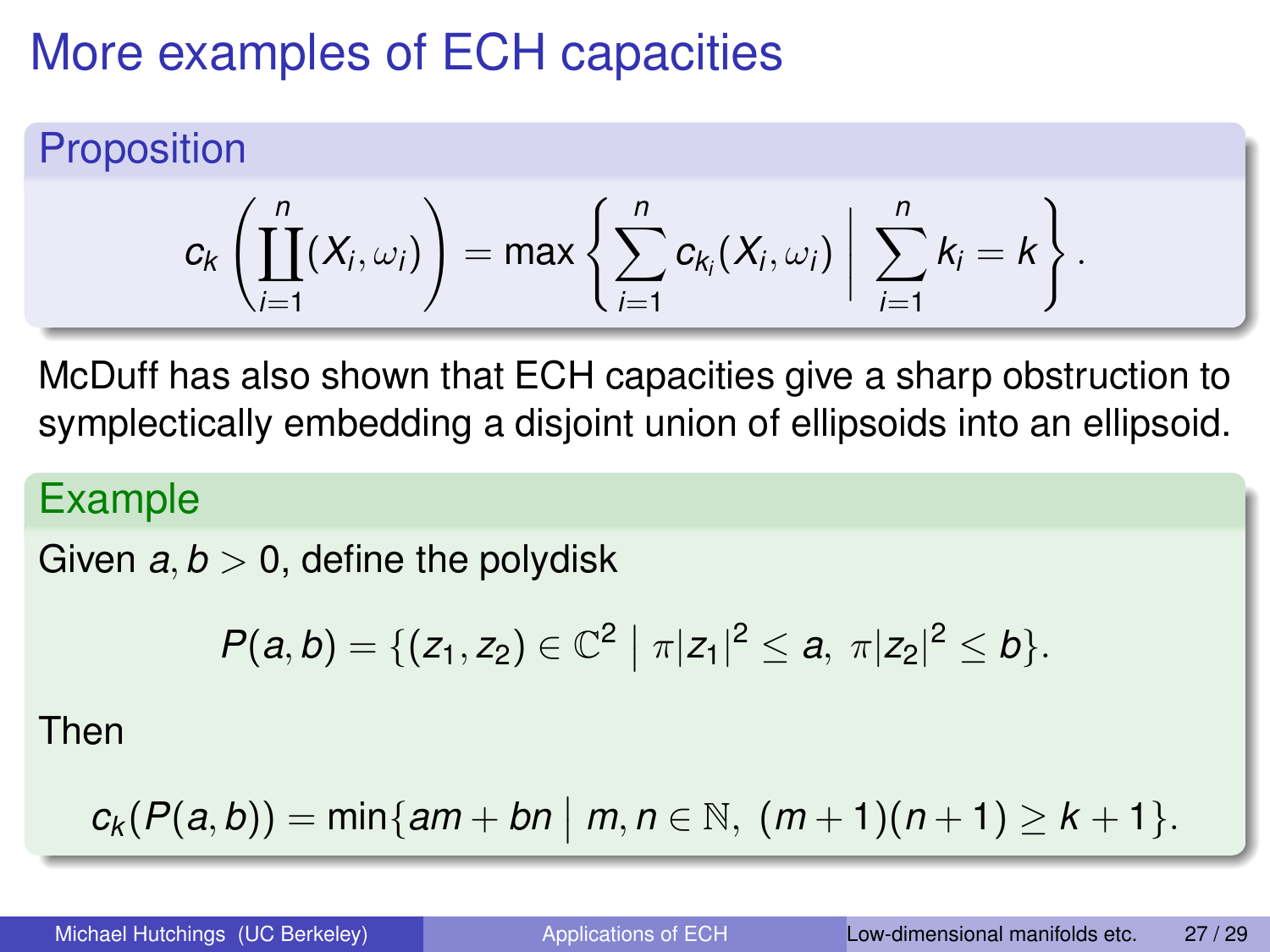### More about ECH capacities

- Work of D. Müller implies that ECH capacities give a sharp obstruction to symplectically embedding an ellipsoid into a polydisk.
- However they do not give an sharp obstruction to symplectically embedding a polydisk into an ellipsoid, because *P*(1, 1) and *E*(1, 2) have the same ECH capacities, but *P*(1, 1) symplectically embeds into  $E(a, 2a)$  if and only if  $a > 3/2$ .

Conjecture (confirmed in many cases) If  $c_k(X, \omega) < \infty$  for all *k*, then

$$
\lim_{k\to\infty}\frac{c_k(X,\omega)^2}{k}=4\operatorname{vol}(X,\omega).
$$

That is, asymptotically the ECH obstruction to a symplectic embedding recovers the volume constraint.